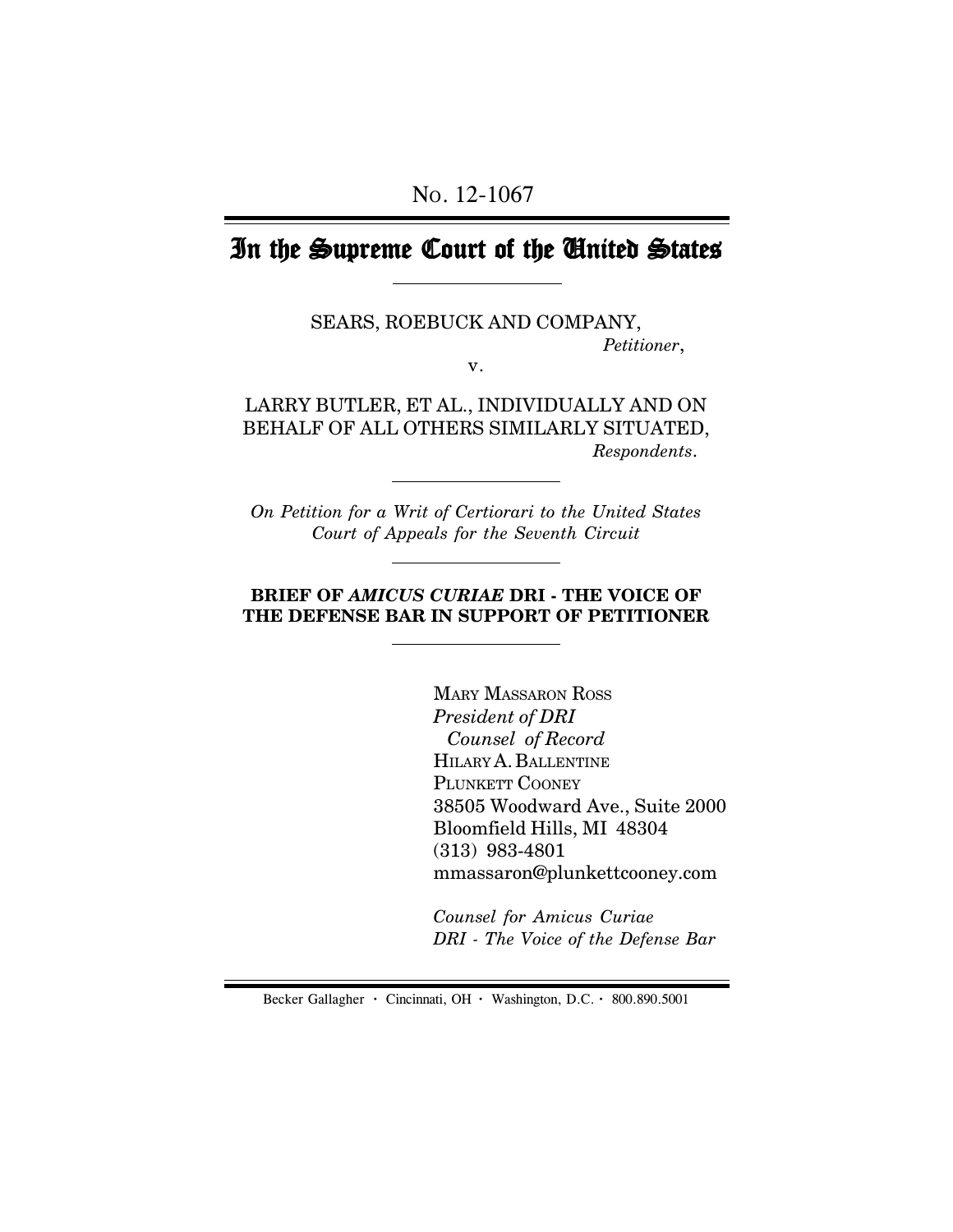## **TABLE OF CONTENTS**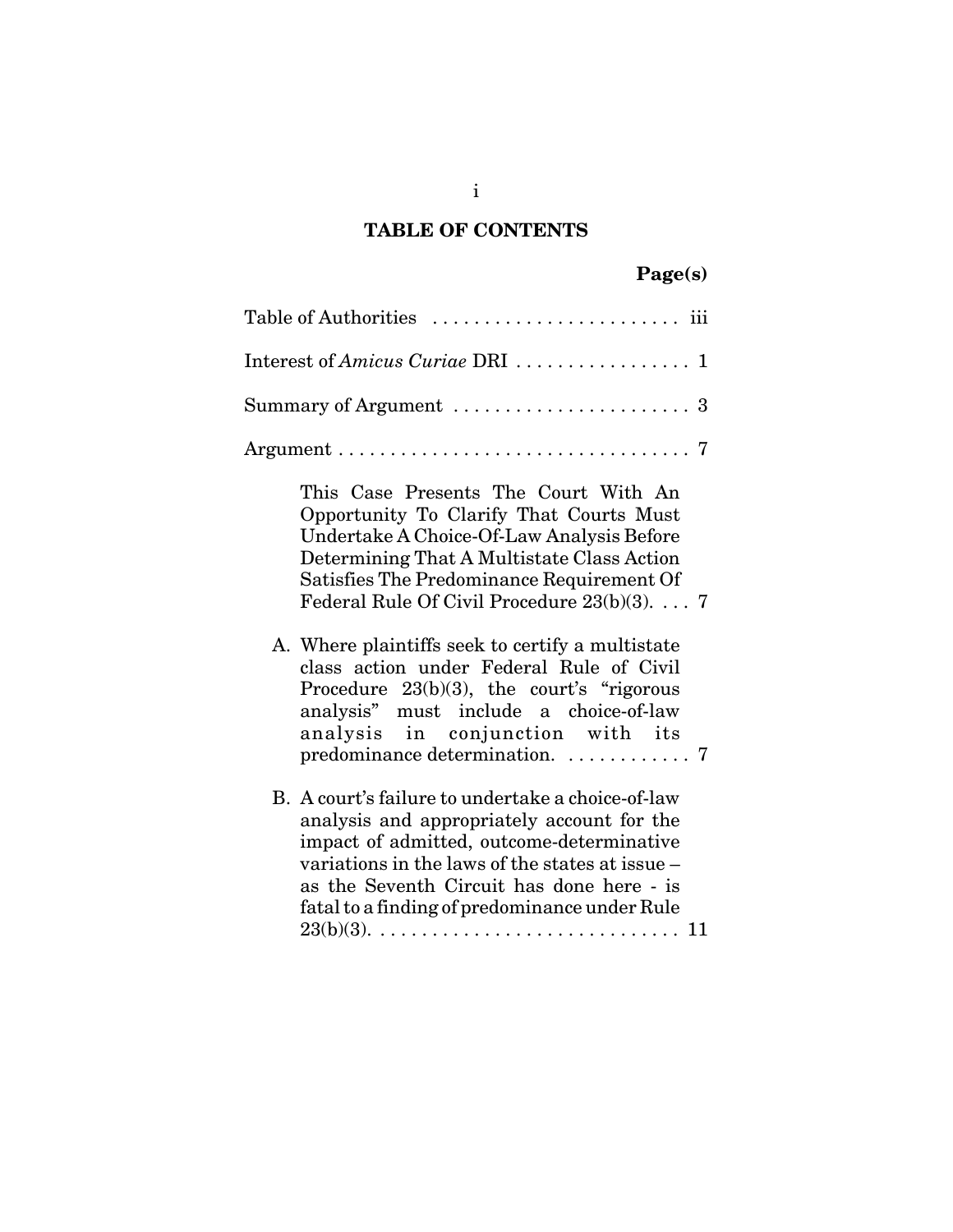| C. Setting aside choice-of-law considerations            |  |
|----------------------------------------------------------|--|
| until the post-certification stage produces all          |  |
| of the problems attendant of abusive class               |  |
| actions but none of the benefits. $\dots \dots \dots 15$ |  |
|                                                          |  |
|                                                          |  |

ii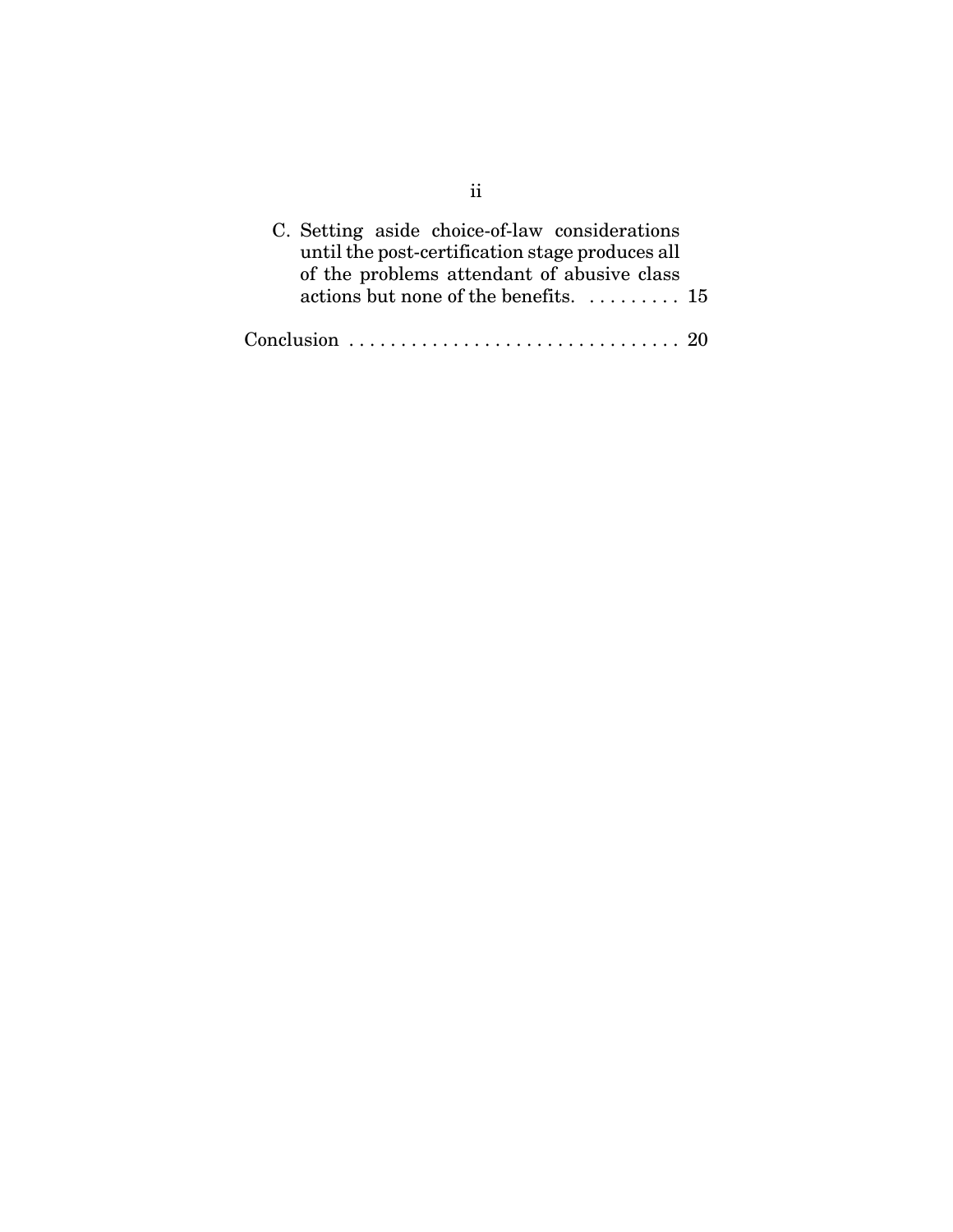## **TABLE OF AUTHORITIES**

## **CASES**

# **Page(s)**

| Am. Honda Motor Co. v. Superior Court,<br>199 Cal. App. 4th 1367 (Cal. App. 2 Dist. 2011) 12         |
|------------------------------------------------------------------------------------------------------|
| Amchem Products, Inc. v. Windsor,                                                                    |
| Angel v. Goodman Mfg. Co., L.P.,<br>330 Fed. Appx. 750 (10th Cir. 2009) $\dots \dots 5, 12$          |
| Butler v. Sears, Roebuck and Co.,<br>702 F.3d 359 (7th Cir. 2012)  passim                            |
| Califano v. Yamasaki,                                                                                |
| Capital Holding Corp. v. Bailey,<br>873 S.W.2d 187 (Ky. 1994) $\ldots \ldots \ldots \ldots \ldots 5$ |
| Carey v. Select Comfort Corp.,<br>2006 WL 871619 (Minn. Dist. Ct. Jan. 30,                           |
| Casa Orlando Apartments, Ltd. v. Federal Nat.<br>Mortg. Ass'n,                                       |
| Castano v American Tobacco Co.,<br>84 F.3d 734 (5th Cir. 1996)  passim                               |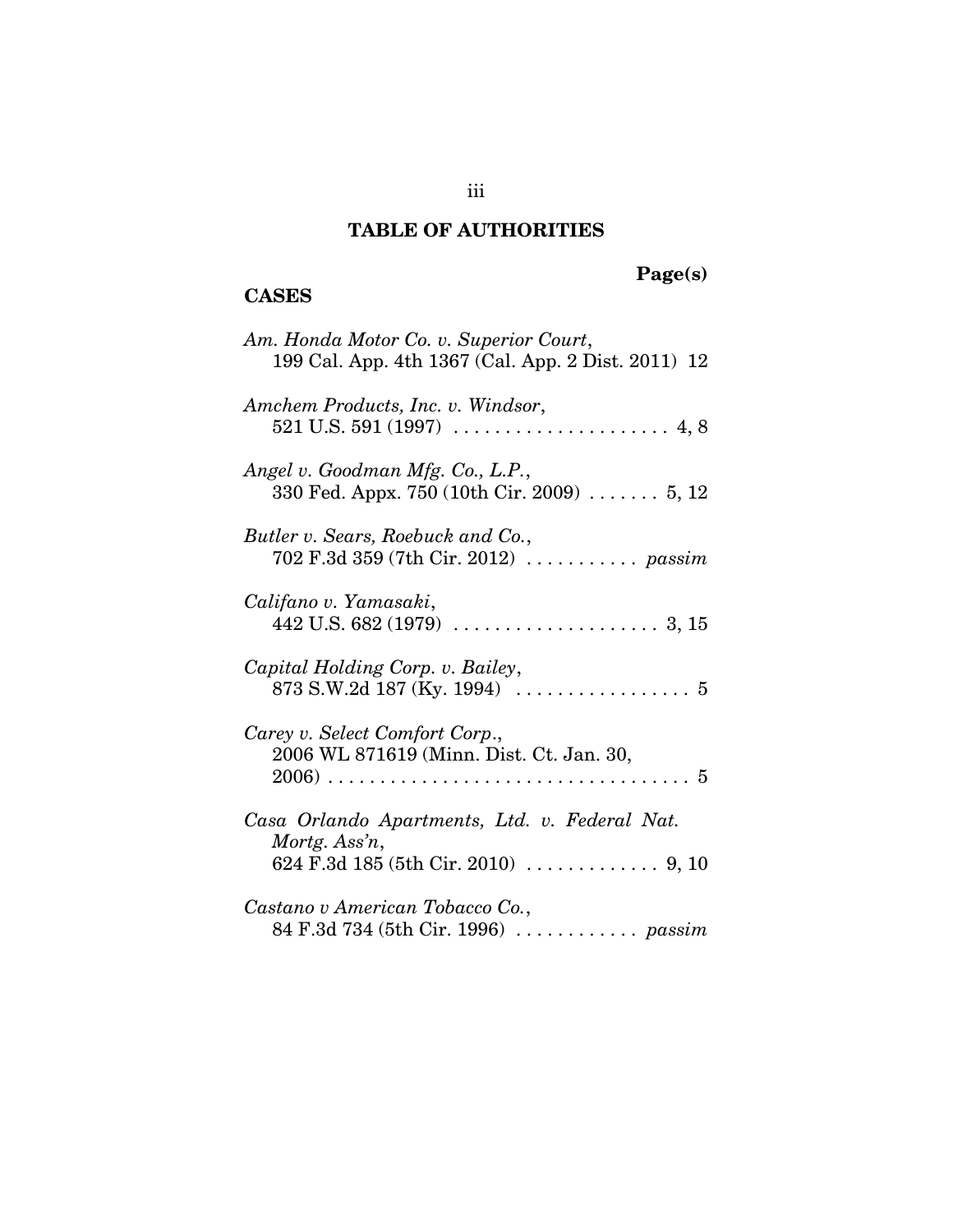| Clapper v. Amnesty Intern.,                                                                |
|--------------------------------------------------------------------------------------------|
| Cole v. Gen. Motors Corp.,<br>484 F.3d 717 (5th Cir. 2007)  12                             |
| Comcast Corp. v. Behrend,<br>$2013$ WL 1222646 (Mar. 27, 2013) $\ldots \ldots \ldots 6, 8$ |
| Cunningham Charter Corp. v. Learjet, Inc.,                                                 |
| Deposit Guaranty Nat. Bank, Jackson, Miss. v.<br>Roper,                                    |
| Emig v. American Tobacco Co.,<br>184 F.R.D. 379 (D. Kan. 1998)  14                         |
| General Telephone Co. of Southwest v. Falcon,                                              |
| Georgine v. Amchem Prods., Inc.,                                                           |
| In re Air Bag Prods. Liab. Litig.,<br>7 F.Supp.2d 792 (E.D. La. 1998)  5                   |
| In re Am. Med. Sys., Inc.,                                                                 |
| In re Baycol Products Litigation,<br>$218$ F.R.D. 197 (D. Minn. 2003) 15                   |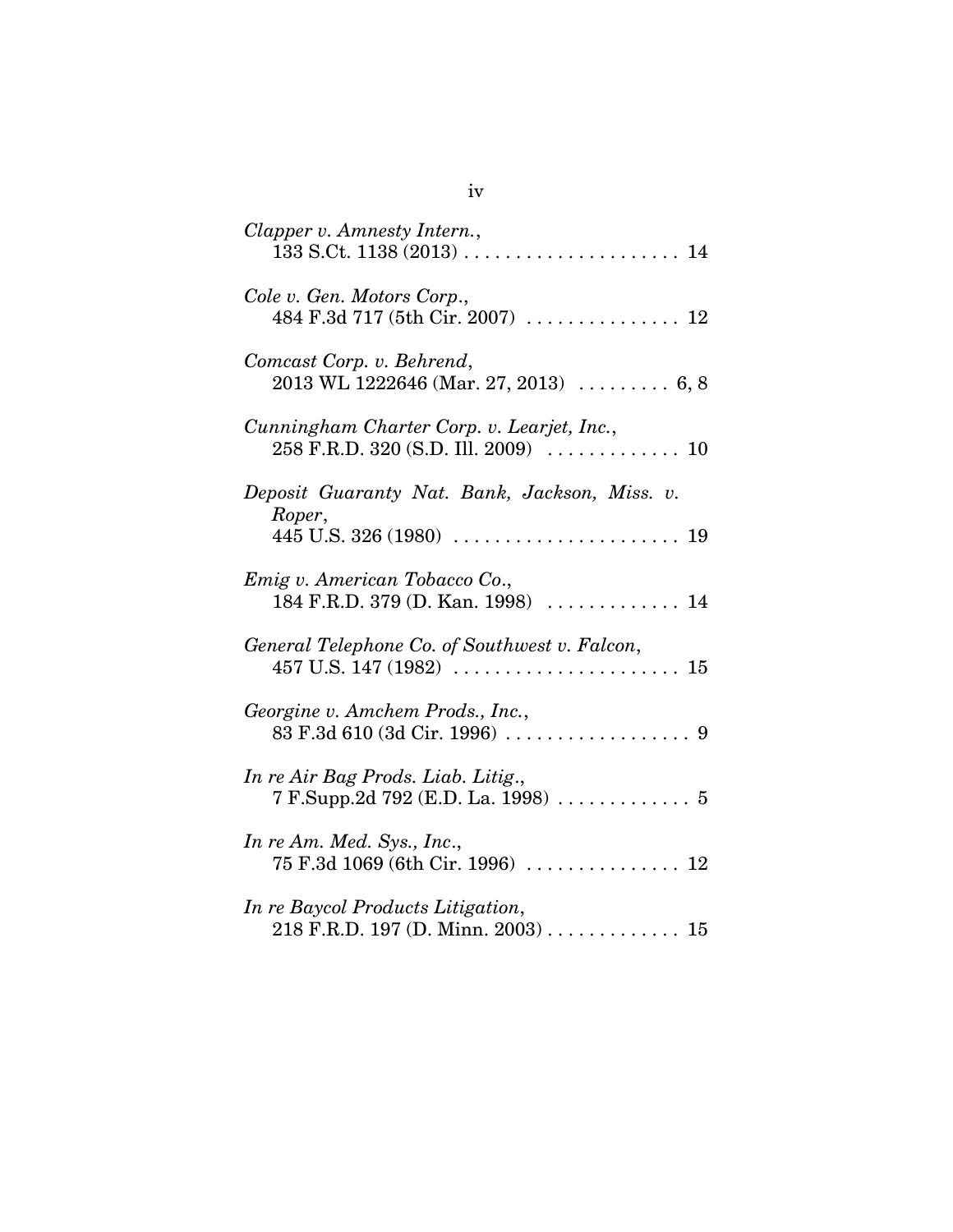| In re Bridgestone / Firestone, Inc.,                                                        |
|---------------------------------------------------------------------------------------------|
| In re Constar Int'l Inc. Sec. Litig.,<br>585 F.3d 774 (3d Cir. 2009)  8                     |
| In re Jackson Nat. Life Ins. Co. Premium Litigation,<br>183 F.R.D. 217 (W.D. Mich. 1998) 14 |
| In Re Prempro Products Liability Lit.,<br>230 F.R.D. 555 (E.D. Ark. 2005) $\ldots$ 10, 15   |
| In re St. Jude Med., Inc.,                                                                  |
| In re Whirlpool Corp. Front-Loading Washer<br>Products Liab. Litigation,                    |
| Jackson v. Motel 6 Multipurpose, Inc.,                                                      |
| Kerr v. City of West Palm Beach,<br>875 F.2d 1546 (11th Cir. 1989)  8                       |
| Kurczi v. Eli Lilly & Co.,<br>160 F.R.D. 667 (N.D. Ohio 1995)  14                           |
| Newton v Merrill Lynch, Pierce, Fenner & Smith,                                             |
| Inc.,                                                                                       |
| Phillips Petroleum Co. v. Shutts,                                                           |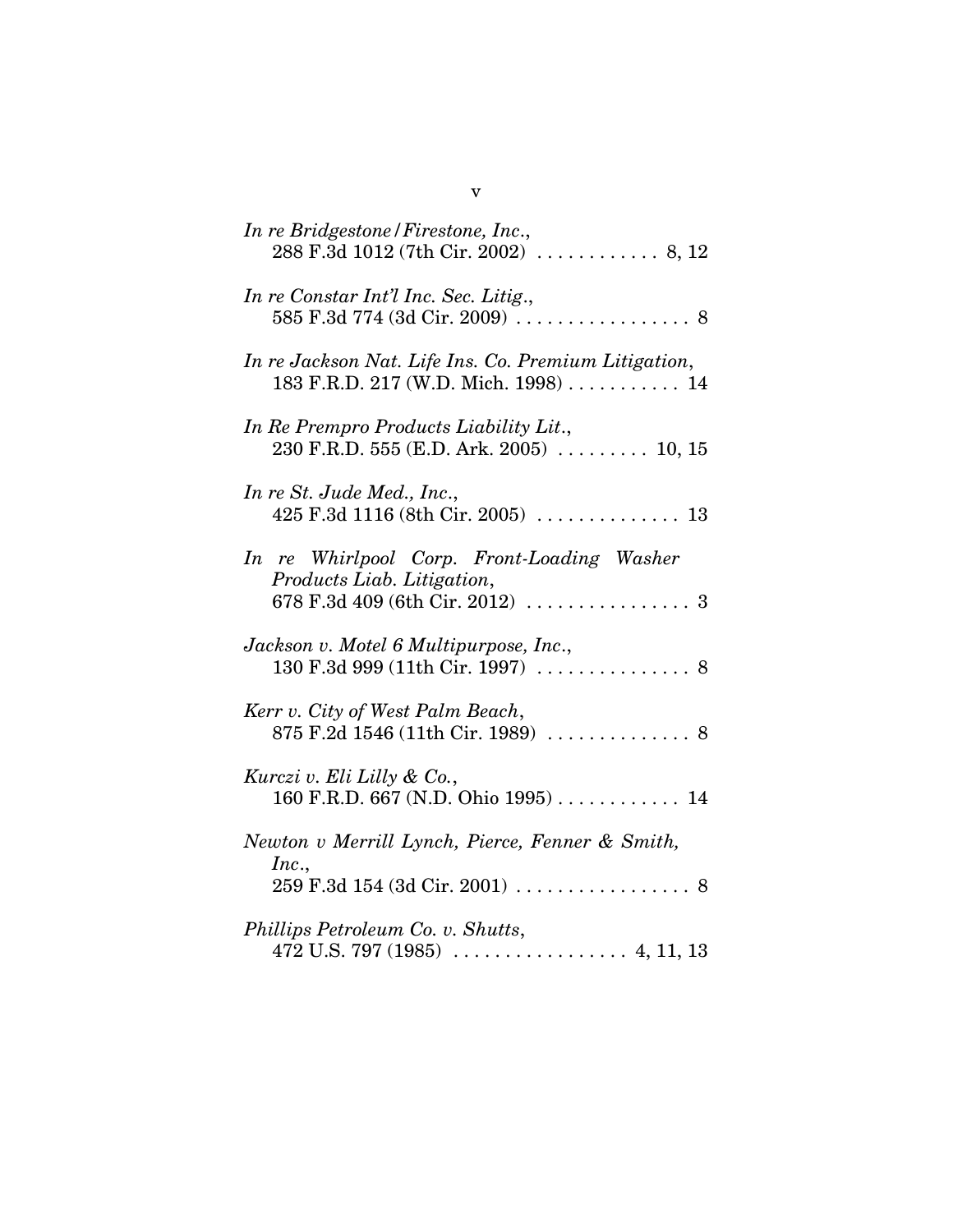| Piper Aircraft Co v. Reyno,                                                                                                       |
|-----------------------------------------------------------------------------------------------------------------------------------|
| Spence v. Glock, Ges.m.b.H.,<br>227 F.3d 308 (5th Cir. 2000)  10                                                                  |
| Szabo v. Bridgeport Machs., Inc.,                                                                                                 |
| Verb. v. Motorola, Inc.,<br>672 N.E.2d 1287 (Ill. App. 1 Dist. 1996) $\ldots$ . 12                                                |
| Wal-Mart Stores, Inc. v. Dukes,                                                                                                   |
| Walsh v. Ford Motor Co.,<br>807 F.2d 1000 (D.C. Cir. 1986) (R.B. Ginsburg,<br>J.), cert. denied, $482$ U.S. $915$ $(1987)$ 10, 13 |
| <b>RULES</b>                                                                                                                      |
|                                                                                                                                   |
|                                                                                                                                   |

Fed. R. Civ. P. 23(a)(2) . . . . . . . . . . . . . . . . . . . 2, 4, 8

Fed. R. Civ. P. 23(b) . . . . . . . . . . . . . . . . . . . . . . . . 19

Fed. R. Civ. P. 23(b)(1) . . . . . . . . . . . . . . . . . . . . . . . 4

Fed. R. Civ. P. 23(b)(2) . . . . . . . . . . . . . . . . . . . . . . . 4

Fed. R. Civ. P. 23(b)(3) . . . . . . . . . . . . . . . . . . *passim*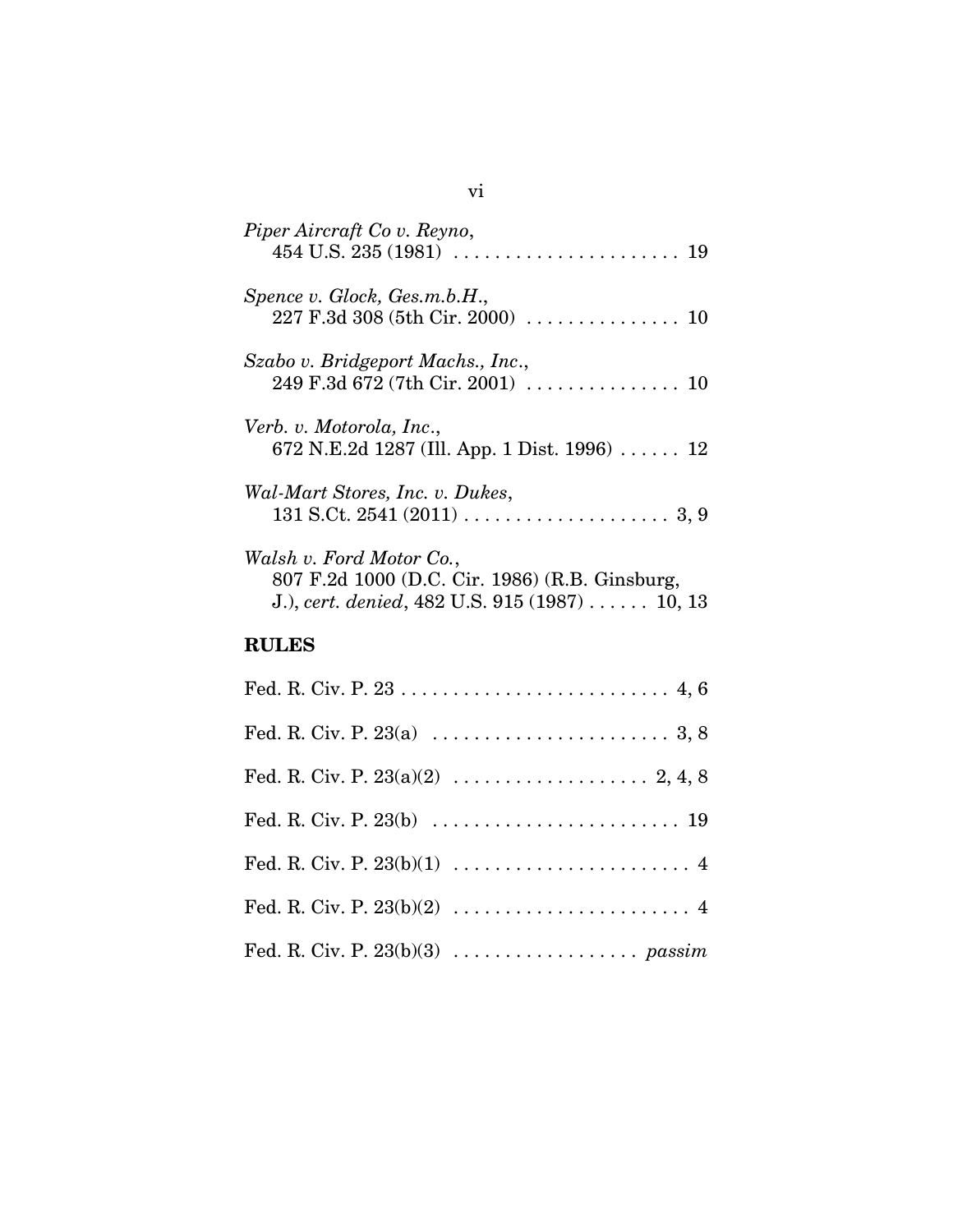|--|--|--|

## **OTHER AUTHORITIES**

| Mark Anchor Albert, Required Class, 32-JUN L.A.                                                                                                                                                                                                     |
|-----------------------------------------------------------------------------------------------------------------------------------------------------------------------------------------------------------------------------------------------------|
| Michael B. Barnett, The Plaintiffs' Bar Cannot<br>Enforce the Laws: Individual Reliance Issues<br>Prevent Consumer Protection Classes in the<br>Eighth Circuit, 75 Mo. L. Rev. 207 (Winter<br>$2010) \ldots$                                        |
| James Bohn & Stephen Choi, Fraud in the New-<br><b>Issues Market: Empirical Evidence on Securities</b><br>Class Actions, 144 U. Pa. L. Rev. 903 (1996) 17                                                                                           |
| Bradley J. Bondi, Facilitating Economic Recovery<br>and Sustainable Growth Through Reform the<br>Securities Class-Action System: Exploring<br>Arbitration as an Alternative to Litigation, 33<br>Harv. J.L. & Pub. Pol'y 607 (Spring 2010) . 17, 18 |
| Robert G. Bone & David S. Evans, Class<br>Certification and the Substantive Merits, 51                                                                                                                                                              |
| L. Elizabeth Chamblee, Unsettling Efficiency: When<br>Non-Class Aggregation of Mass Torts Creates<br>Second-Class Settlements, 65 La. L. Rev. 157                                                                                                   |
| Henry J. Friendly, Federal Jurisdiction: A General<br>17                                                                                                                                                                                            |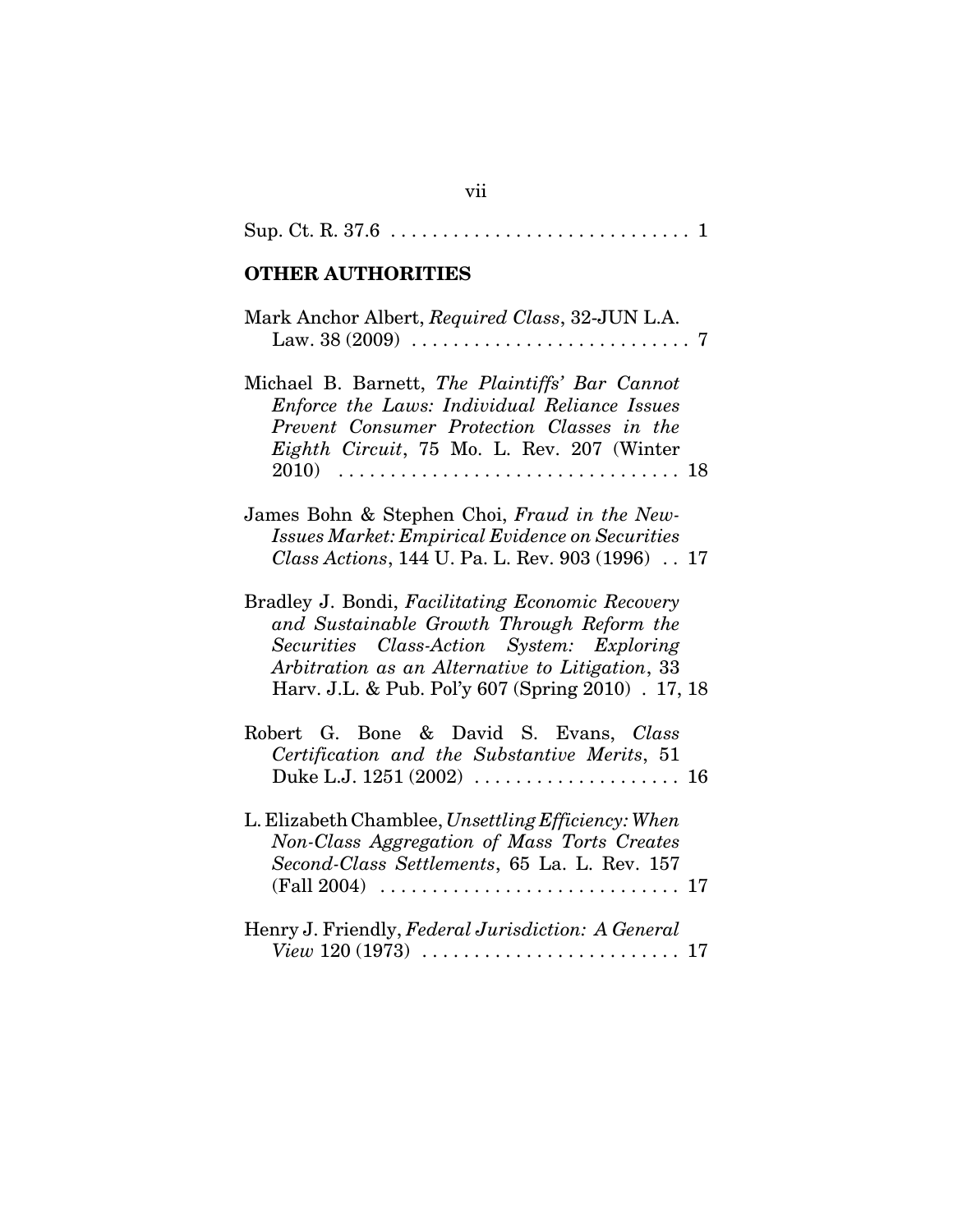# viii

| Steven S. Gensler, Civil Procedure: Class<br>Certification and the Predominance Requirement<br>Under Oklahoma Section 2023(B)(3), 56 Okla. L.                                      |
|------------------------------------------------------------------------------------------------------------------------------------------------------------------------------------|
| Barry F. McNiel, et. al., Mass Torts and Class<br>Actions: Facing Increased Scrutiny, 167 F.R.D.                                                                                   |
| Richard A. Nagareda, Class Certification in the Age<br>of Aggregate Proof, 84 N.Y.U. L. Rev. 97 (2009) 16                                                                          |
| Barbara J. Rothstein & Thomas E. Willging,<br>Federal Judicial Center, Managing Class Action<br>Litigation: A Pocket Guide for Judges 6 (2005) 16                                  |
| Rory Ryan, Uncertifiable?: The Current Status of<br>Nationwide State-Law Class Actions, 4 Baylor L.                                                                                |
| Charles Silver, "We're Scared to Death": Class<br>Certification and Blackmail, 78 N.Y.U. L. Rev.<br>$1357 (2003) \ldots \ldots \ldots \ldots \ldots \ldots \ldots \ldots \ldots 5$ |
| Thomas E. Willging, et. al., <i>Empirical Study of</i><br>Class Actions in Four Federal District Courts, 7                                                                         |
| Thomas E. Willging & Shannon R. Wheatman,<br>Attorney Choice of Forum in Class Action<br>Litigation: What Difference Does It Make?, 81<br>Notre Dame L. Rev. 591 (2006)  16        |
| Rule 23(b)(3), Advisory Notes to 1966 Amendment 16                                                                                                                                 |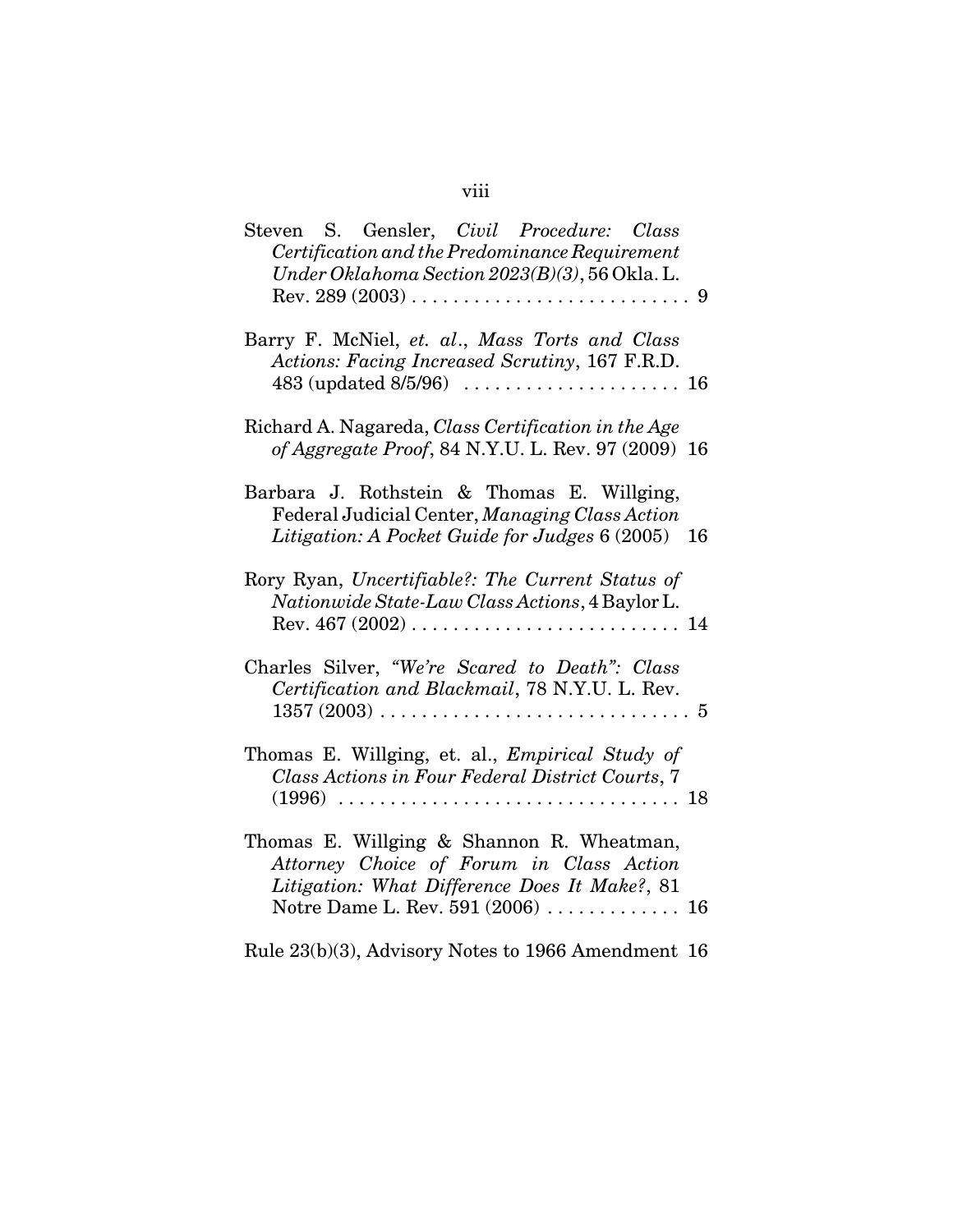|  |  | S. Rep. No. 109-15 (2005), reprinted in 2005 |  |  |
|--|--|----------------------------------------------|--|--|
|  |  |                                              |  |  |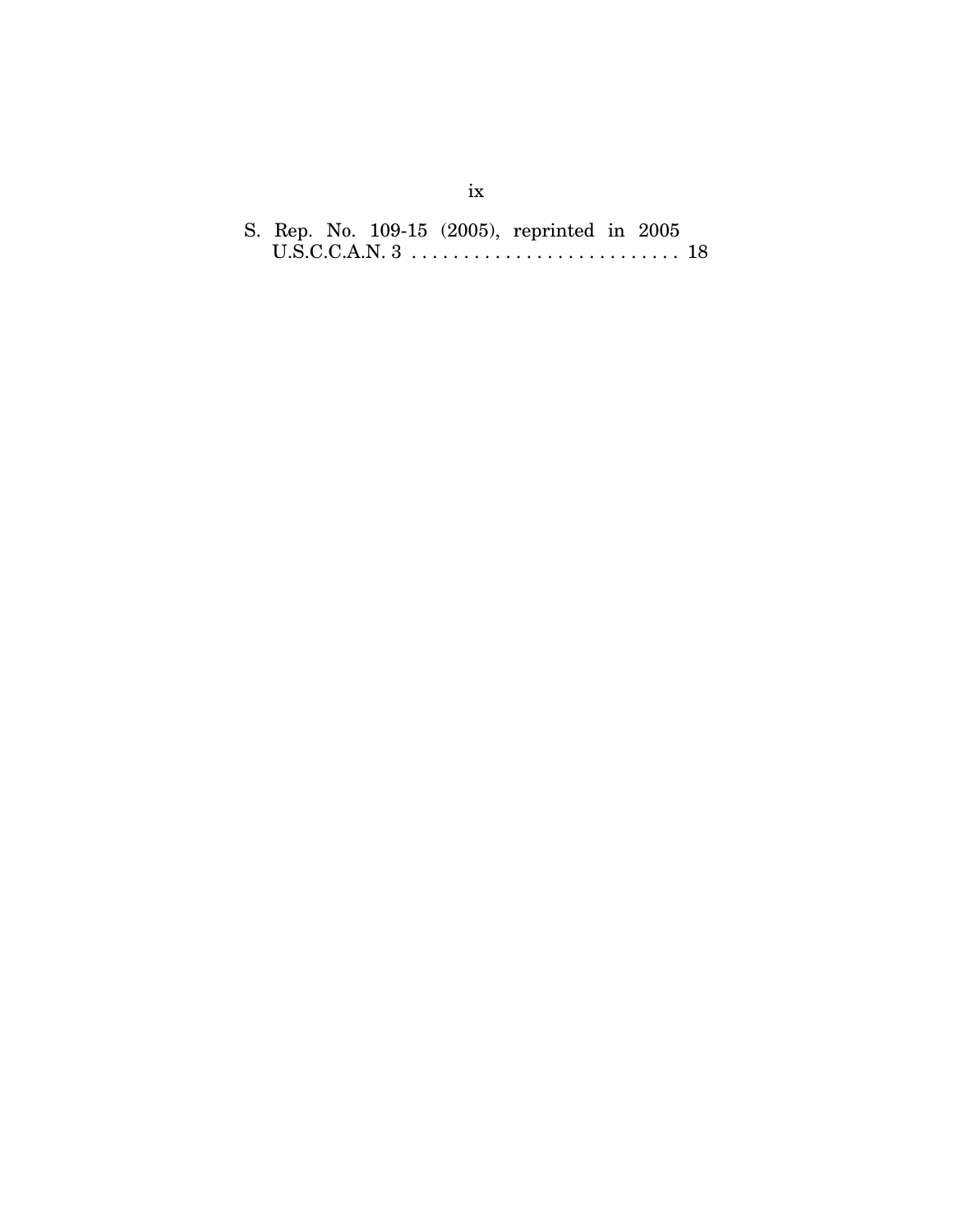#### **INTEREST OF** *AMICUS CURIAE* **DRI<sup>1</sup>**

DRI – The Voice of the Defense Bar ("DRI") is a voluntary membership organization comprised of more than 22,000 attorneys defending businesses and individuals in civil litigation. DRI is committed to enhancing the skills, effectiveness, and professionalism of defense attorneys around the globe. Therefore, DRI seeks to address issues germane to defense attorneys and to the civil justice system. DRI has long been a voice in the ongoing effort to make the civil justice system more fair, efficient, balanced, and - where national issues are involved – consistent. To promote its objectives, DRI participates as *amicus curiae* in cases such as this that raise issues of importance to its membership, their clients, and the civil justice system.

DRI's members are increasingly called upon to defend their clients in multistate class action lawsuits where variations in state law defeat a finding of predominance under Federal Rule of Civil Procedure 23(b)(3). DRI has a strong interest in assuring that district and appellate courts alike follow this Court's directive to conduct a "rigorous analysis" before certifying a class, which requires conducting a choiceof-law analysis to account for the impact of outcomedeterminative variations in the laws of the states at

<sup>&</sup>lt;sup>1</sup> Pursuant to Supreme Court Rule 37.6, DRI certifies that no counsel for any party authored this brief, either in whole or in part, and that no entity or person, aside from DRI, its members, and its counsel, made a monetary contribution to the brief's preparation or submission. DRI further certifies that counsel of record for both parties received timely notice of DRI's intent to file this brief. The parties have consented to the filing of this brief.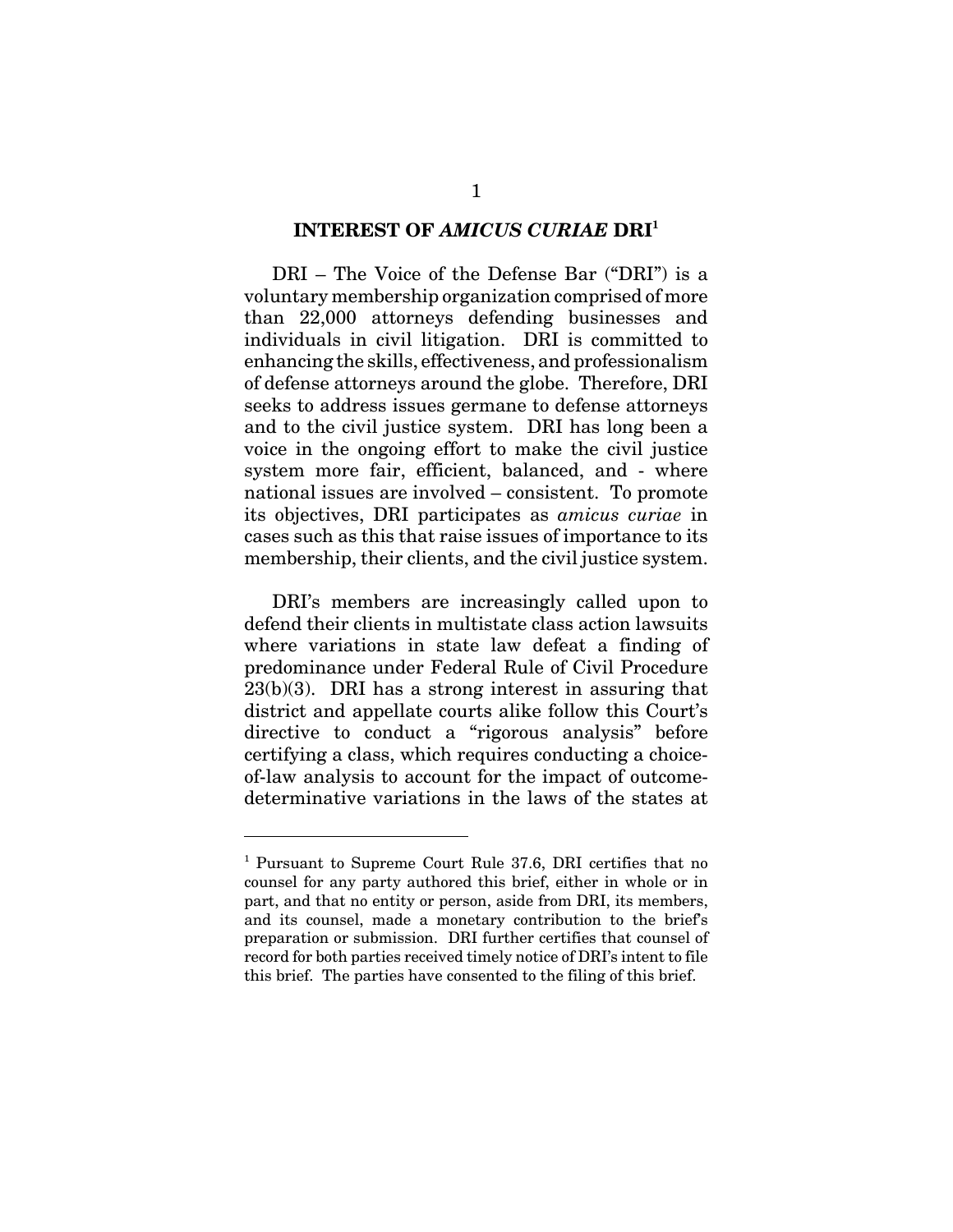issue. Anything less will undermine defendants' right to rely on favorable aspects of state tort law in defending against class suits brought under state law. In addition, applying a particular state's law, which does not allow recovery for uninjured litigants, to support certification in a way that grants rights where none exists undermines notions of federalism and the predictability that strengthens the rule of law. This, in turn, increases defendants' exposure to "no injury" class actions regardless of forum law and forces defendants to settle even meritless suits.

DRI has a strong interest in assuring that federal class action rules governing class certification are consistently and correctly applied to ensure that a defendant's right to present its case is not abrogated or hindered by virtue of a class certification decision. The petitioner has shown that the Seventh Circuit's class certification decision violates this principle in a number of ways, but DRI focuses here on one: the court's ruling deprives defendants of their right to present their case by upholding certification of multistate class actions where no choice-of-law analysis has been undertaken to determine whether variations in state law defeat a finding of predominance. Left unreviewed by this Court, the Seventh Circuit's decision in this case will have a profound effect on business and individuals who may be subject to these types of suits because it authorizes a trial court to certify a proposed class under Rule 23(b)(3), even where a choice-of-law analysis would reveal that individual issues of fact and law predominate over any common issues. This creates the potential for abuse of the class action mechanism. Relieving plaintiffs of their burden of establishing predominance under Rule 23(b)(3) directly affects the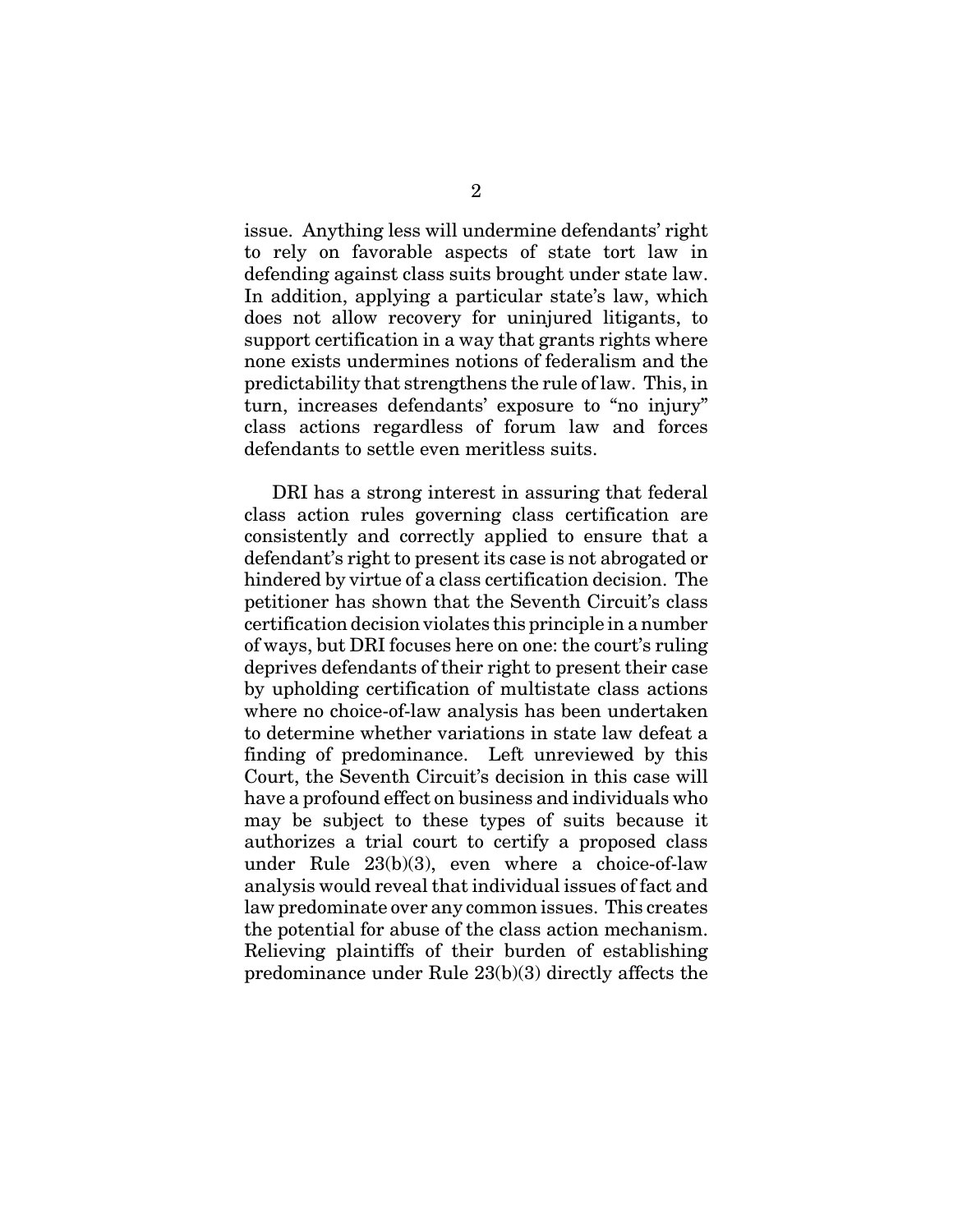fair, efficient, and consistent functioning of our civil justice system, and, as such, is of vital interest to the members of DRI.

Finally, DRI knows, as a result of its members' experience in defending class action litigation, of the need for clarification of the law regarding the proper interpretation of Rule 23(b)(3)'s predominance requirement. DRI's members, like all of the bench and bar, need guidance that is currently unavailable. The Seventh Circuit's decision in this case is but the most recent in a set of wrongly-decided certification decisions issued by the appellate circuits which have reduced the predominance requirement to a cramped, obsolete form of Rule 23(a)(2) commonality. See *In re Whirlpool Corp. Front-Loading Washer Products Liab. Litigation*, 678 F.3d 409 (6th Cir. 2012). The current lack of clarity in the law of predominance will be left even more muddied in the wake of the Seventh Circuit's decision if this Court denies certiorari. DRI has a strong interest in assuring that a uniform rule is adopted which maintains the viability of class action suits while safeguarding the Legislative requirement that a proposed class under Rule 23(b)(3) be certified only when common questions of law and fact actually predominate over individualized questions.

#### **SUMMARY OF ARGUMENT**

"The class action is 'an exception to the usual rule that litigation is conducted by and on behalf of the individual named parties only.'" *Wal-Mart Stores, Inc. v. Dukes*, 131 S.Ct. 2541, 2550 (2011), quoting *Califano v. Yamasaki*, 442 U.S. 682, 700-701 (1979). It is for this precise reason that the drafters enacted a rule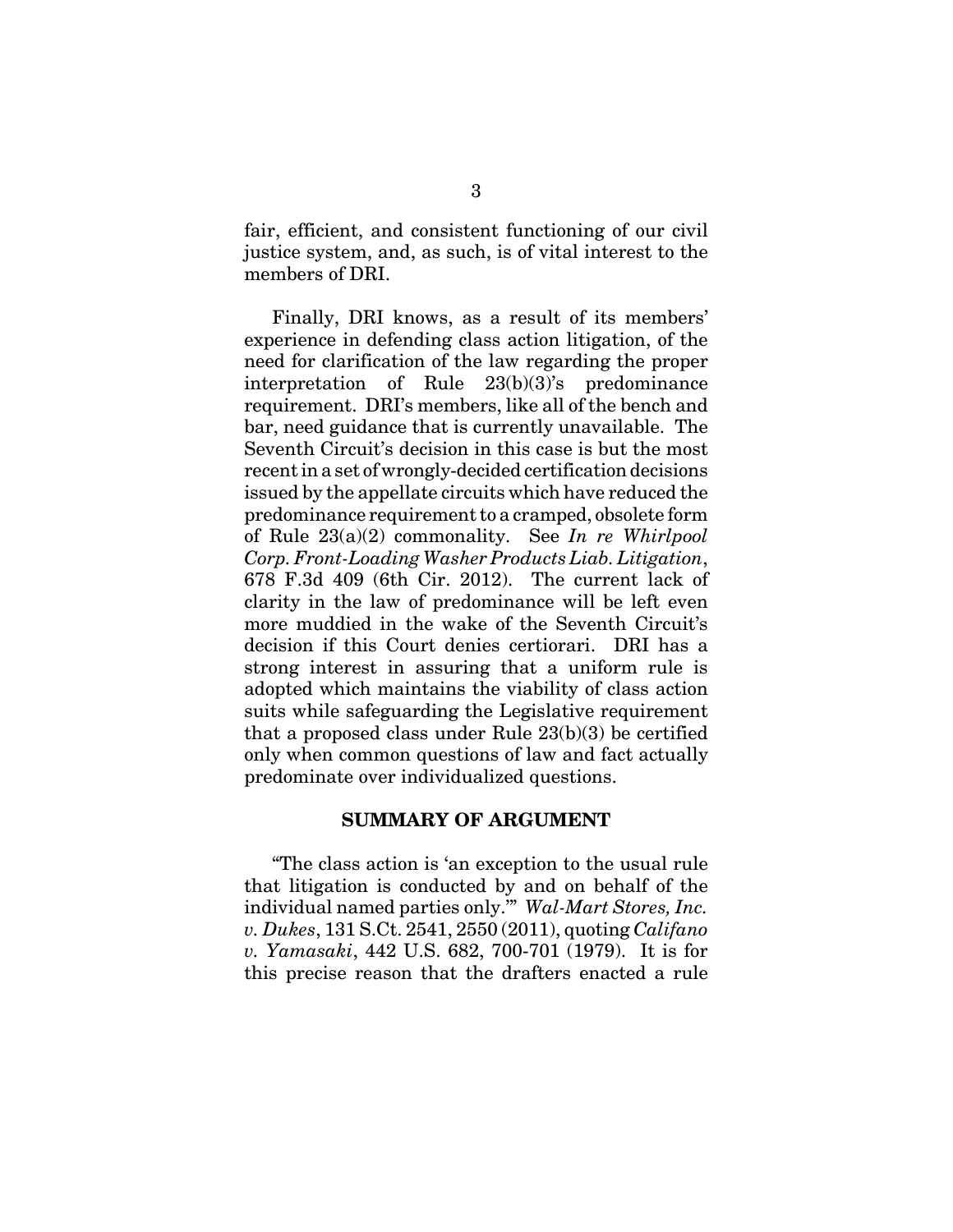with stringent prerequisites that a proposed class must satisfy in order to avail itself of class treatment. Fed. R. Civ. P. 23. Under Federal Rule of Civil Procedure 23, no class may be certified unless it satisfies the four prerequisites of subsection (a), and fits within one of the three class action types set forth in subsection (b). *Amchem Products, Inc. v. Windsor*, 521 U.S. 591, 614 (1997) ("[i]n addition to satisfying Rule 23(a)'s prerequisites, parties seeking class certification *must* show that the action is maintainable under Rule  $23(b)(1)$ ,  $(2)$ , or  $(3)$ " (emphasis added). Under Rule  $23(b)(3)$ , a class action is maintainable only when common issues are shown to predominate over individualized ones. This is a far more demanding standard than Rule  $23(a)(2)$  commonality and places upon plaintiffs the burden of demonstrating, at the certification stage, that "the proposed classes are sufficiently cohesive to warrant adjudication by representation." *Amchem,* 521 U.S. at 623-24 (1997).

The Seventh Circuit adopted an approach that dispensed with the predominance requirement of Rule 23(b)(3) and allowed certification of two class action suits (the "mold" and "control unit" classes) based on the warranty laws of six different states, on the ground that "[p]redominance is a question of efficiency." *Butler v. Sears, Roebuck and Co*., 702 F.3d 359, 362 (7th Cir. 2012). This was profound error. The Seventh Circuit's failure to account for the impact of admitted, outcomedeterminative variations in the laws of the six states at issues runs directly afoul of this Court's requirement that courts conduct a choice-of-law analysis *before* making a determination on predominance. *Phillips Petroleum Co. v. Shutts*, 472 U.S. 797, 821 (1985). See also *Castano v. American Tobacco Co*., 84 F.3d 734, 741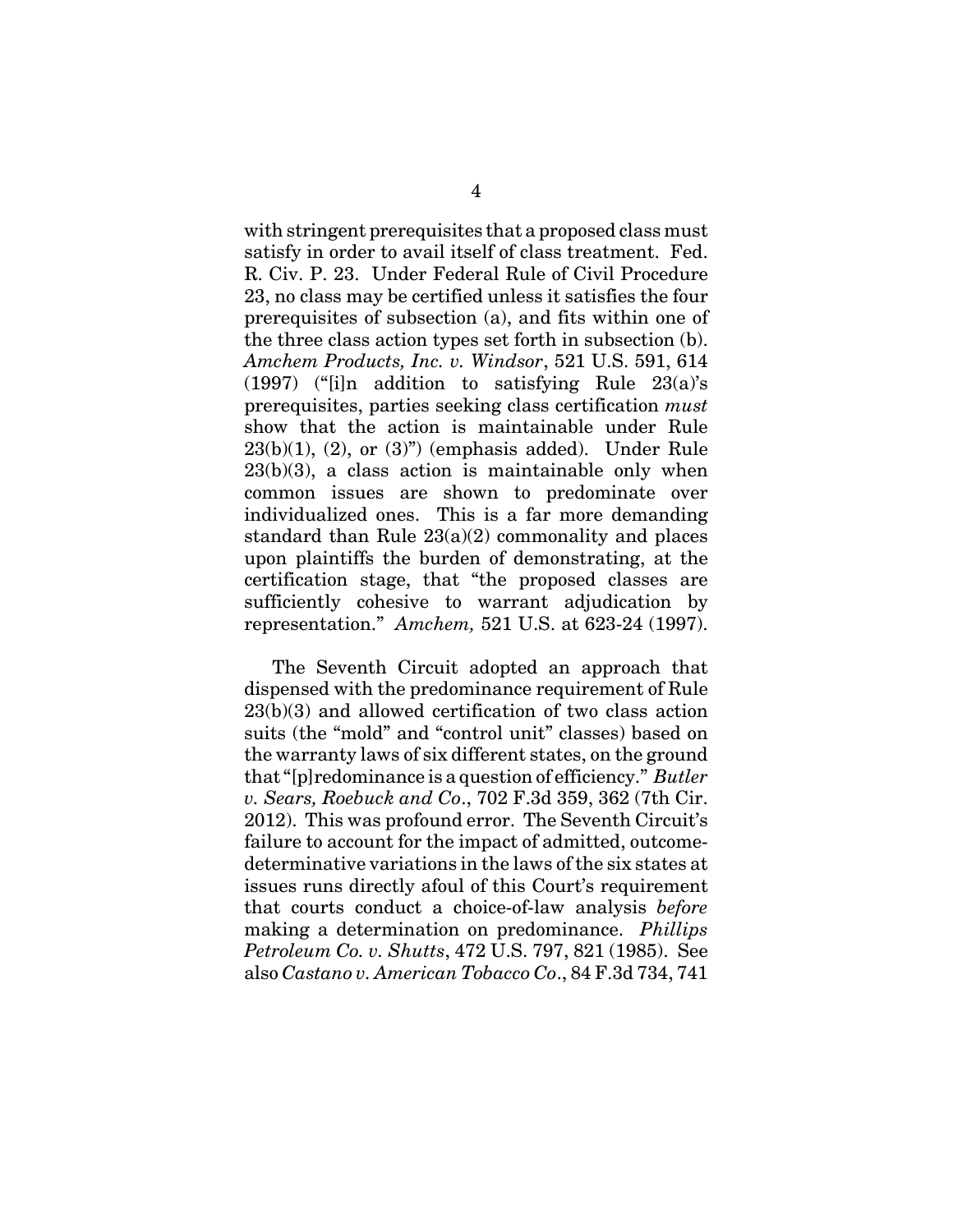(5th Cir. 1996). Had the Seventh Circuit correctly undertaken that analysis, or remanded to the district court for a choice-of-law determination, it would have necessarily concluded that common issues did not predominate over individualized ones. This is particularly so where the law in most, but not all, of the six states at issue bars a warranty claim based on an unmanifested defect. *Carey v. Select Comfort Corp*., 2006 WL 871619, at \*2-3, 5 (Minn. Dist. Ct. Jan. 30, 2006); *Capital Holding Corp. v. Bailey*, 873 S.W.2d 187, 192 (Ky. 1994); *Angel v. Goodman Mfg. Co., L.P.*, 330 Fed. Appx. 750, 754 (10th Cir. 2009); *In re Air Bag Prods. Liab. Litig*., 7 F.Supp.2d 792, 804 (E.D. La. 1998).

Left intact, the Seventh Circuit's error threatens to increase exponentially the already-extortionate settlement pressures that class defendants confront. *Castano*, 84 F.3d at 746 ("[C]lass certification creates insurmountable pressure on defendants to settle, whereas individual trials would not. . .These settlements have been referred to as judicial blackmail."). See also Charles Silver, "*We're Scared to Death": Class Certification and Blackmail*, 78 N.Y.U. L. Rev. 1357 (2003). Opportunistic plaintiffs using the Seventh Circuit's decision as a roadmap will find it easier to convert a simple lawsuit into a multistate class action by pointing to favorable law in one state and exporting that law across state lines under the guise of mere "efficiency." This, in turn, will invite a significant upswing in the opportunistic filing of abusive class actions with their devastating consequences for businesses, their owners, employees, customers, and the judicial system.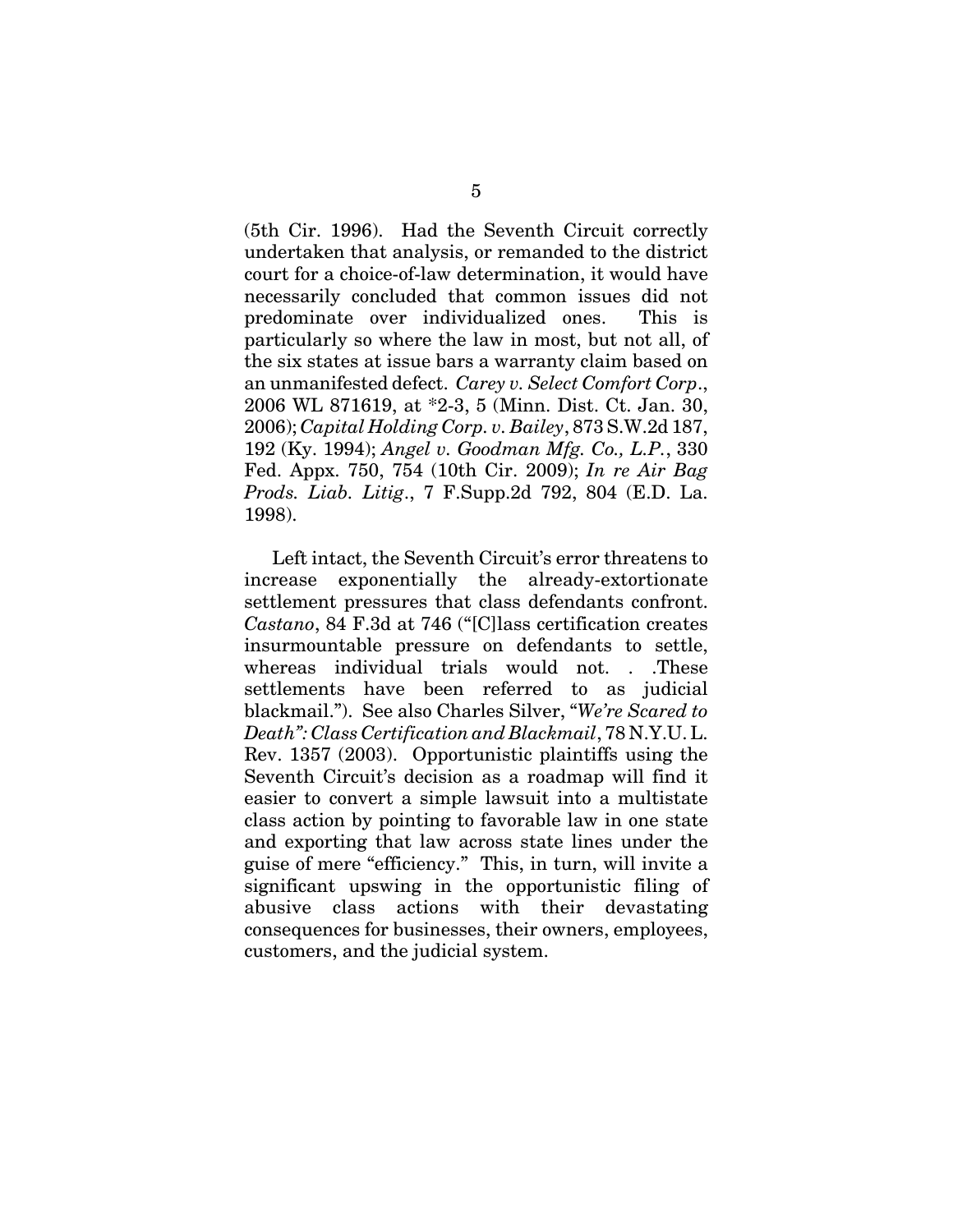This case provides this Court with the ability to clarify that a district court must first examine the elements of proof required under controlling state law and then determine whether those elements of proof and other liability-determinative considerations require individualized determinations that prevent a finding of Rule 23(b)(3) predominance. This issue is ripe for this Court's review as the showing necessary to satisfy Rule 23(b)(3) in multistate class actions presents an issue on which this Court has not yet spoken. And this Court's very recent decision to decertify a class under Rule 23(b)(3) emphasizes the importance of ensuring that the predominance requirement is not reduced "to a nullity" and supports the grant of certiorari here. *Comcast Corp. v. Behrend*, --- S.Ct. ---; 2013 WL 1222646, \*5 (Mar. 27, 2013). Granting certiorari will ensure that the decision and future decisions relying on it protect the due process rights embodied by Rule 23 and promote certainty and consistency for all litigants and citizens. And it allows the Court to ensure that both district and appellate courts safeguard and enforce an interpretation limiting class treatment to situations in which a single trial will resolve issues shared by all class members – which should be the goal of all.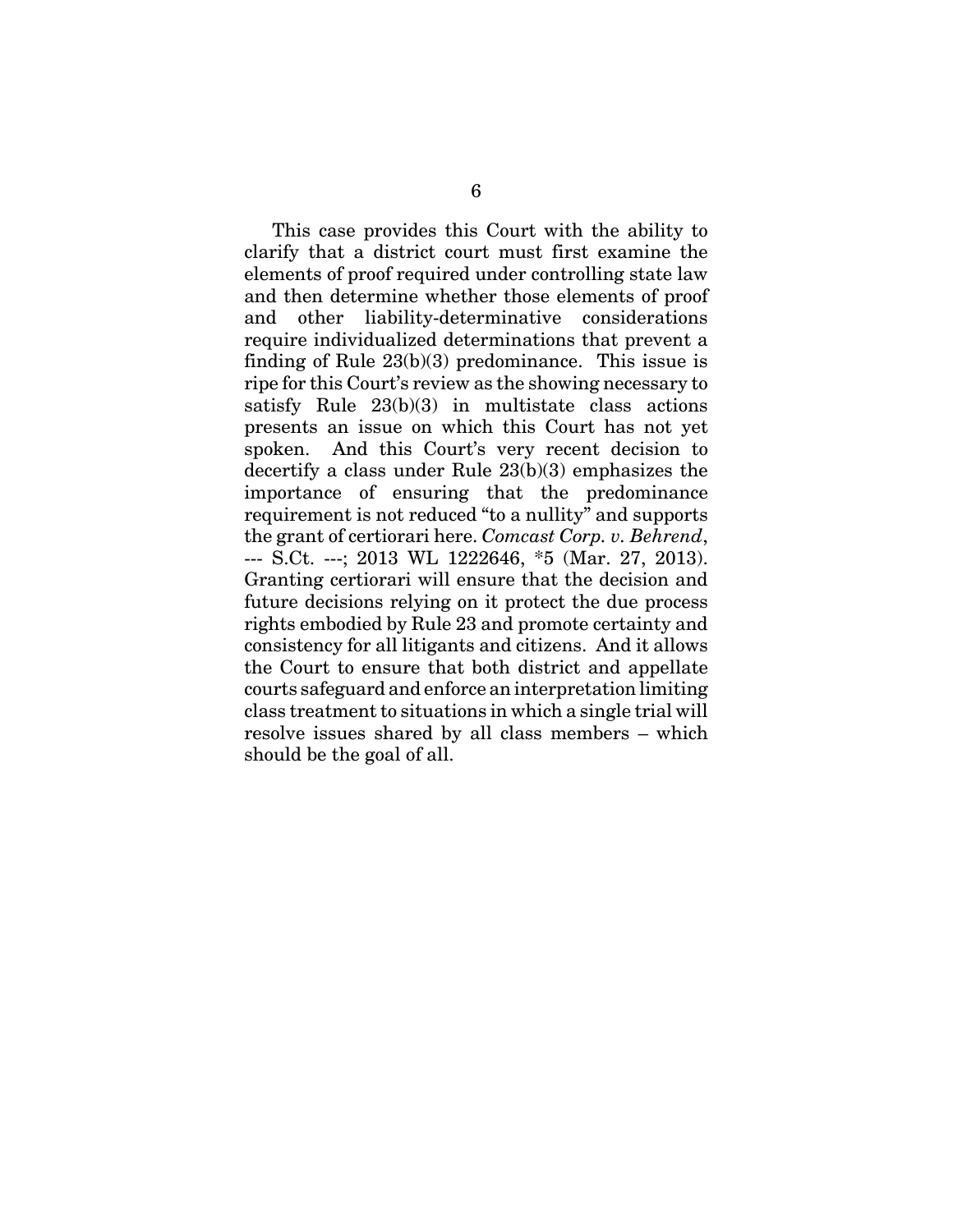#### **ARGUMENT**

**This Case Presents The Court With An Opportunity To Clarify That Courts Must Undertake A Choice-Of-Law Analysis Before Determining That A Multistate Class Action Satisfies The Predominance Requirement Of Federal Rule Of Civil Procedure 23(b)(3).** 

**A. Where plaintiffs seek to certify a multistate class action under Federal Rule of Civil Procedure 23(b)(3), the court's "rigorous analysis" must include a choice-of-law analysis in conjunction with its predominance determination.** 

In requiring a proposed class action to fit within one of three expressly enumerated "types" or "categories," the Legislature sought to "strike a balance between the desirability of classwide adjudication and the interests of class members to pursue claims separately or not at all." Mark Anchor Albert, *Required Class*, 32-JUN L.A. Law. 38, 40 (2009). The third of the three class types, and the one the consumers relied on here to certify their breach of warranty class claims, permits class treatment only when "the court finds that the questions of law or fact common to class members predominate over any questions affecting only individual members, and that a class action is superior to other available methods for fairly and efficiently adjudicating the controversy." Fed. R. Civ. P. 23(b)(3). This "predominance" requirement "tests whether the proposed classes are sufficiently cohesive to warrant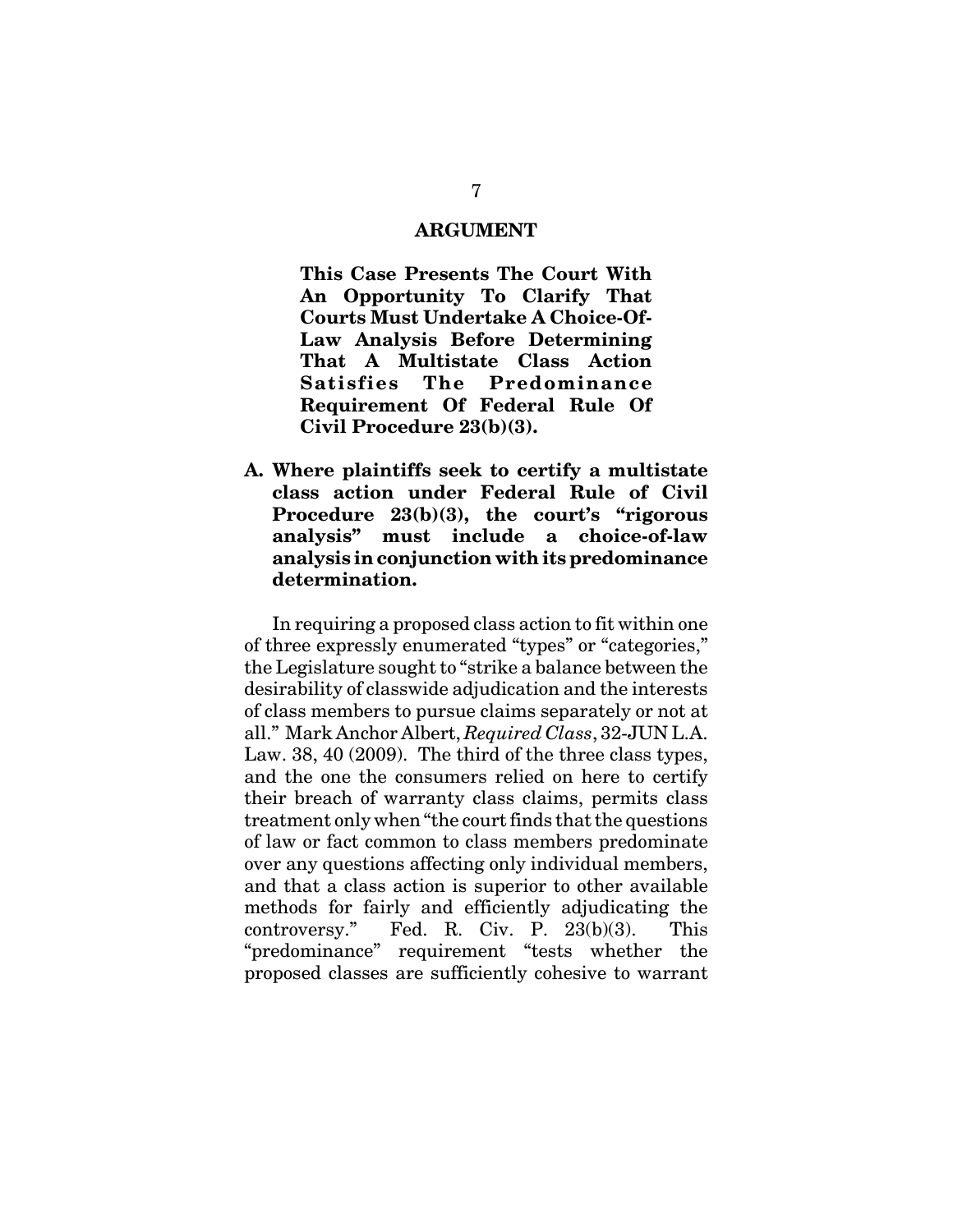adjudication by representation." *Amchem Prods., Inc. v. Windsor*, 521 U.S. 591, 623-24 (1997). Only where predominance exists does class treatment result in economies or efficiencies. Rule 23(b)(3), Advisory Notes to 1966 Amendment.

While Rule 23(b)(3) predominance parallels Rule  $23(a)(2)$  commonality in that both require the existence of common questions, the predominance requirement is "even more demanding" than the commonality requirement under Rule 23(a). *Comcast Corp. v. Behrend*, --- S.Ct. ---; 2013 WL 122646, at \*5, citing *Amchem*, *supra*; *Jackson v. Motel 6 Multipurpose, Inc*., 130 F.3d 999, 1005 (11th Cir. 1997). It requires a showing that the issues subject to generalized proof and applicable to the entire class predominate over those issues which are subject to individualized proofs only. *Kerr v. City of West Palm Beach*, 875 F.2d 1546, 1557-58 (11th Cir. 1989). If individual treatment of the essential elements of the cause of action is required, "then predominance is defeated and a class should not be certified." *In re Constar Int'l Inc*. *Sec. Litig*., 585 F.3d 774, 780 (3d Cir. 2009). See also *Newton v Merrill Lynch, Pierce, Fenner & Smith, Inc*., 259 F.3d 154, 172 (3d Cir. 2001).

Multistate class actions, like the "mold" and "control unit" suits at issue in this case, complicate the predominance analysis and place additional obligations on courts making certification decisions. Because class action treatment is improper "unless all litigants are governed by the same legal rules[,]" *In re Bridgestone/Firestone, Inc*., 288 F.3d 1012, 1015 (7th Cir. 2002), a district court conducting a Rule 23(b)(3) inquiry in a multistate class action "must consider how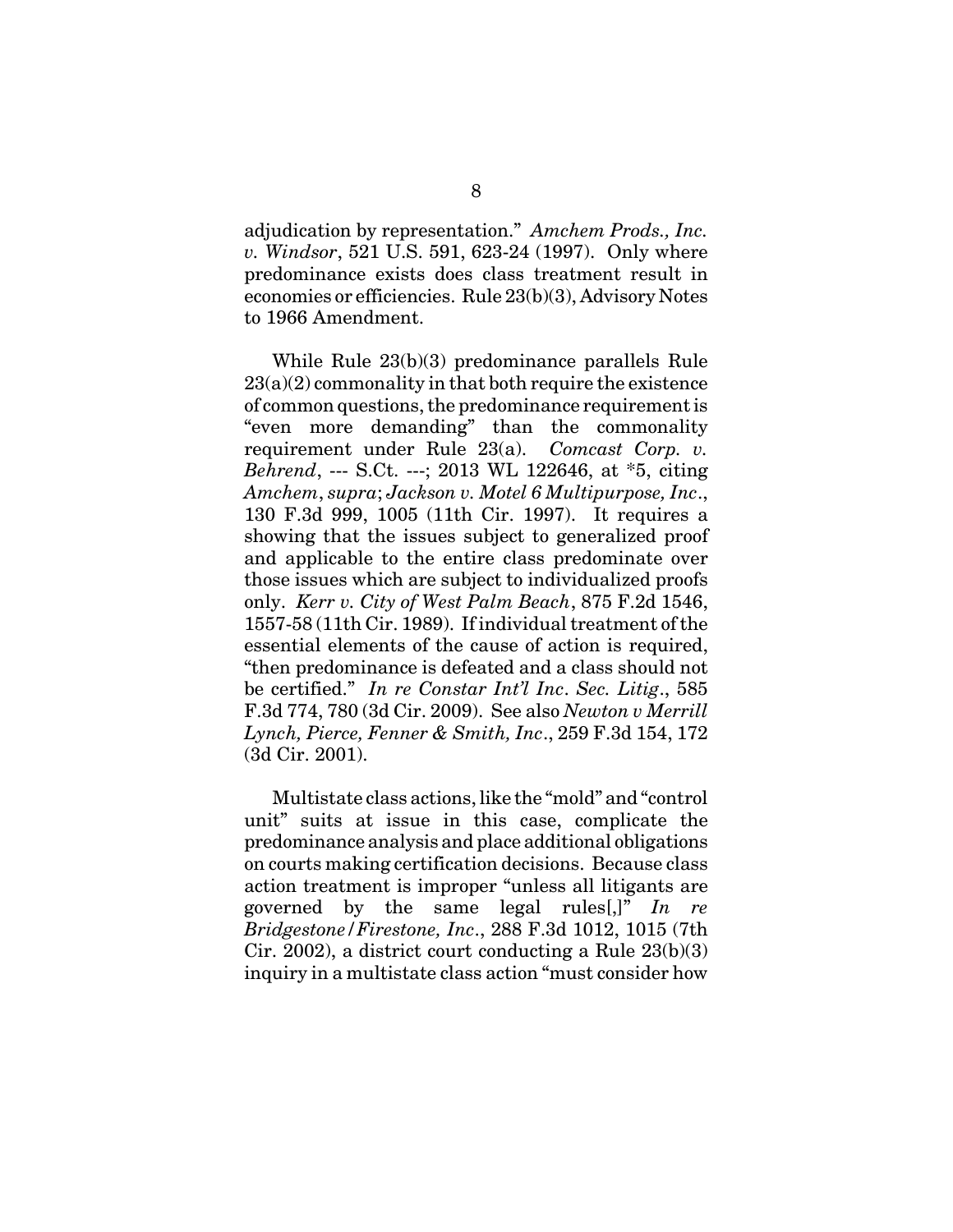variations in state law affect predominance and superiority. . . .A requirement that a court know which law will apply before making a predominance determination is especially important when there may be differences in state law." *Castano v. American Tobacco Co*., 84 F.3d 734, 741 (5th Cir. 1996). Variations in state law may "swamp" any issues common to the class and defeat predominance in a multistate class action. *Id*., citing *Georgine v. Amchem Prods*., 83 F.3d 610, 618 (3d Cir. 1996). Accordingly, "choice-of-law principles play a crucial rule in the certification of (b)(3) class actions, particularly when the class consists of persons living in many different states." Steven S. Gensler, *Civil Procedure: Class Certification and the Predominance Requirement Under Oklahoma Section 2023(B)(3)*, 56 Okla. L. Rev. 289, 296 (2003).

In deciding whether to certify a multistate class under Rule 23(b)(3), the district court must therefore formulate some prediction as to how specific issues will play out in order to determine whether common or individual issues predominate in a given case. Part and parcel of conducting this "rigorous analysis" is identifying the elements of the plaintiffs' claims and then determining the proof that will be required to establish those elements. *Wal-Mart Stores, Inc. v. Dukes*, 131 S.Ct. 2541, 2551-52 (2011) ("'the class determination generally involves considerations that are enmeshed in the factual and legal issues comprising the plaintiff's cause of action.'"). In order for common issues to predominate and justify a  $(b)(3)$ certification of a multistate class action, each state must have the same legal standards*. Casa Orlando Apartments, Ltd. v. Federal Nat. Mortg. Ass'n*, 624 F.3d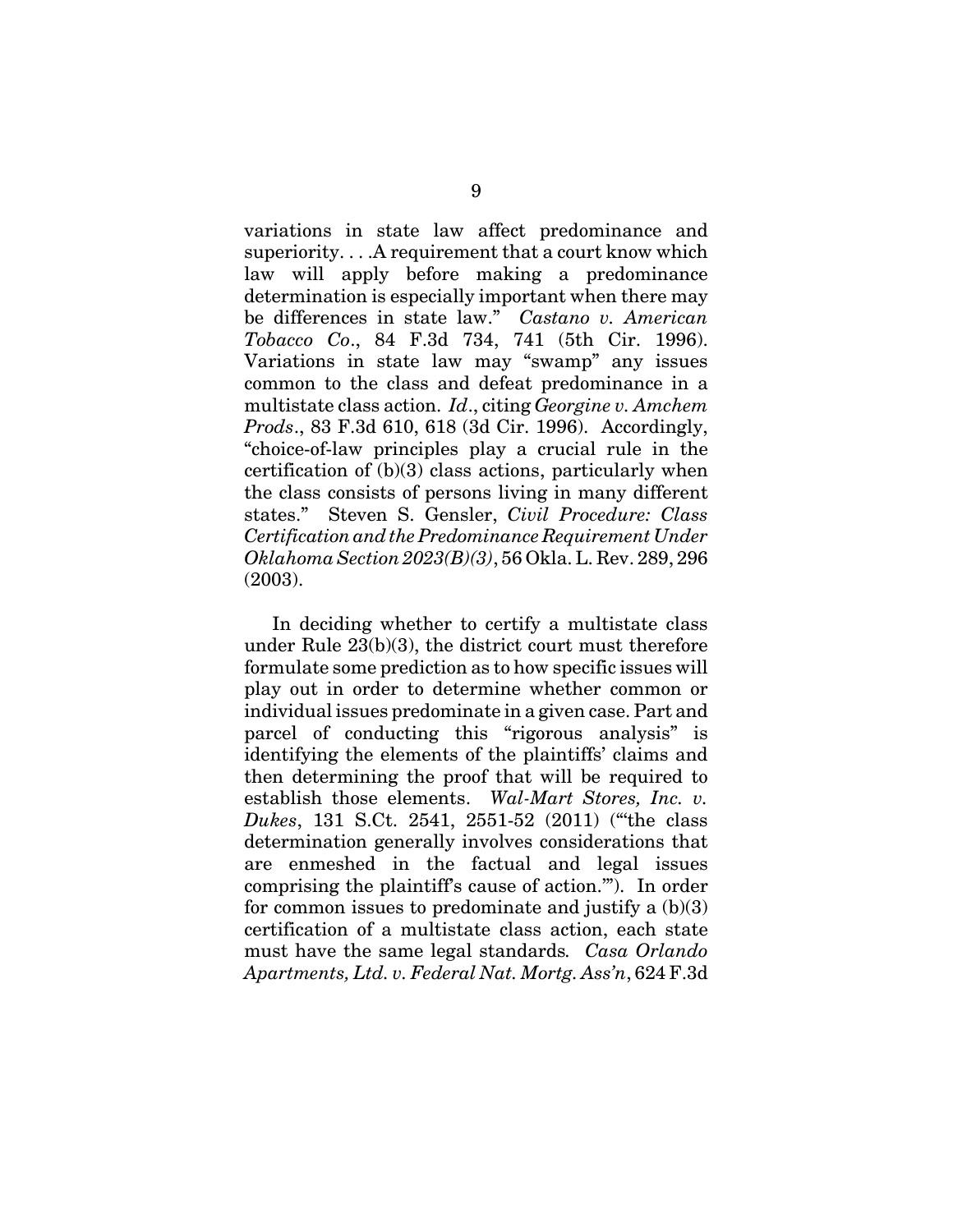185, 194 (5th Cir. 2010). In short, the court considering certification "must be satisfied that choice of law and potential conflict of law issues are resolved so that there are no predominance or manageability problems with the proposed class." *Cunningham Charter Corp. v. Learjet, Inc*., 258 F.R.D. 320, 332 (S.D. Ill. 2009), citing *Szabo v. Bridgeport Machs., Inc*., 249 F.3d 672, 674-76 (7th Cir. 2001).

It is critically important that the choice-of-law analysis be "tackled at the front end" of the class certification stage "since it pervades every element of FRCP 23." *In Re Prempro Products Liability Lit*., 230 F.R.D. 555, 561 (E.D. Ark. 2005). See also *Castano v American Tobacco Co*., 84 F.3d 734, 741 (5th Cir. 1996) (emphasis added) ("A requirement that a court will know which law will apply *before* making a predominance determination is especially important when there may be differences in state law."). Indeed, "[t]he district court's predominance finding depends on its choice of law analysis." *Spence v. Glock, Ges.m.b.H*., 227 F.3d 308, 311 (5th Cir. 2000). See also *Walsh v. Ford Motor Co*., 807 F.2d 1000 (D.C. Cir. 1986) (R.B. Ginsburg, J.), cert. denied, 482 U.S. 915 (1987). When courts disrupt this equilibrium by delaying a choice-oflaw analysis until after class certification, the result is class treatment of claims which hinge on state-specific inquires that do not predominate over any common questions. The Seventh Circuit's decision illustrates this error.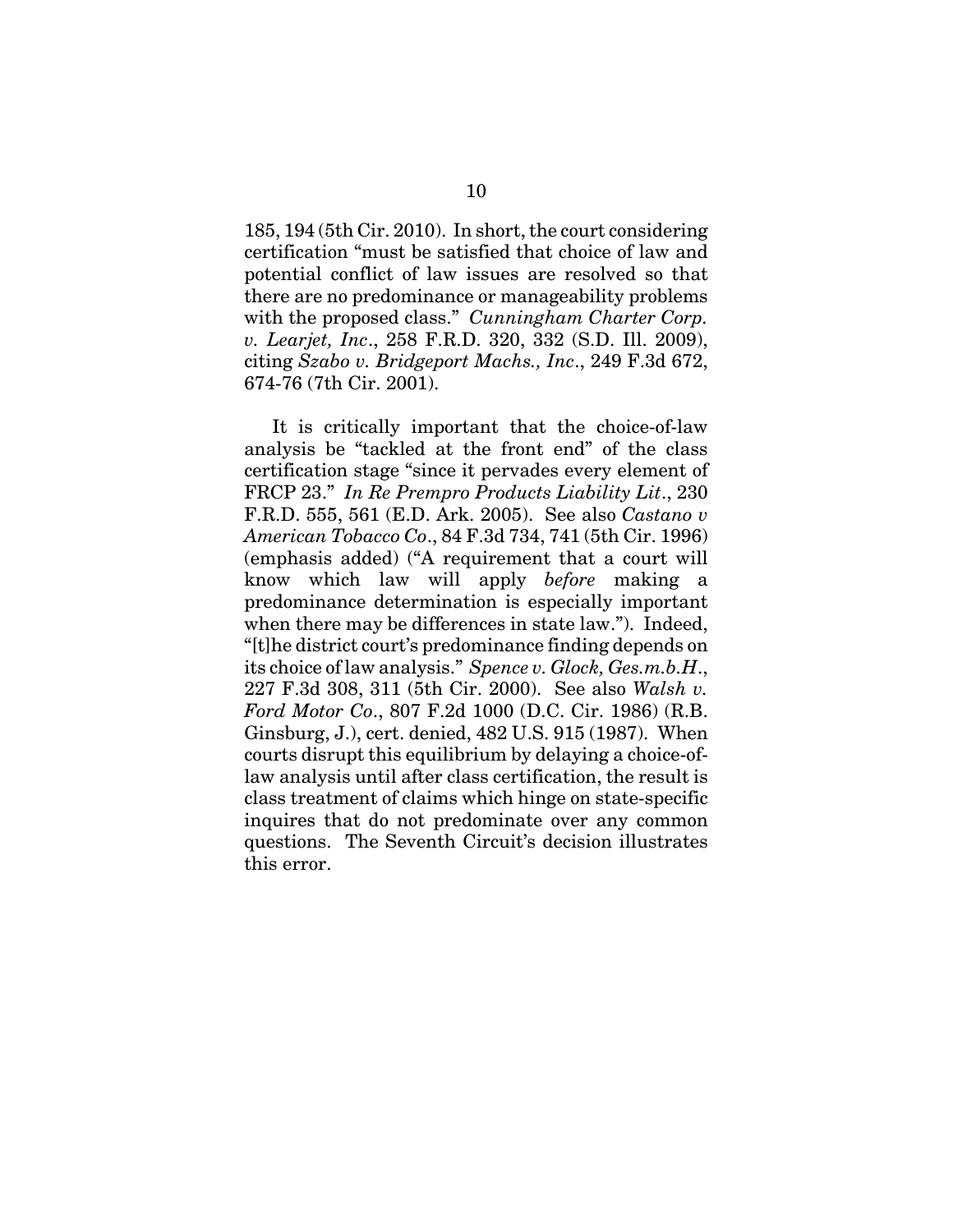**B. A court's failure to undertake a choice-of-law analysis and appropriately account for the impact of admitted, outcome-determinative variations in the laws of the states at issue – as the Seventh Circuit has done here - is fatal to a finding of predominance under Rule 23(b)(3).** 

In total disregard of this Court's precedent that a court determining whether to certify a class involving multi-state parties conduct a choice-of-law analysis, *Phillips Petroleum Co. v. Shutts*, 472 U.S. 797, 821-823 (1985), the Seventh Circuit certified both the "mold" and "control unit" classes under Rule 23(b)(3) without so much as a cursory review of whether variations in state law defeated a finding of predominance. *Butler*, 702 F.3d at 362-63. Even more alarmingly, the Seventh Circuit did so even though it explicitly recognized that there were differences on the critical question of whether the applicable states' warranty laws require a defect manifestation in order to sustain a warranty claim. *Id*. at 362. In the Seventh Circuit's view, these differences were irrelevant because "[p]redominance is a question of efficiency." *Id*.

Classes should not be certified in ways that prevent defendants from relying on favorable aspects of state tort law. But the Seventh Circuit committed just this error by failing to conduct a choice-of-law analysis before finding that common issues predominated over individualized ones. The proposed class suits in this mold and control unit cases were "based on the warranty laws of six states<sup>[:]"</sup> California, Illinois, Texas, Minnesota, Kentucky, and Indiana. 702 F.3d at 360. These states employ different legal rules on a host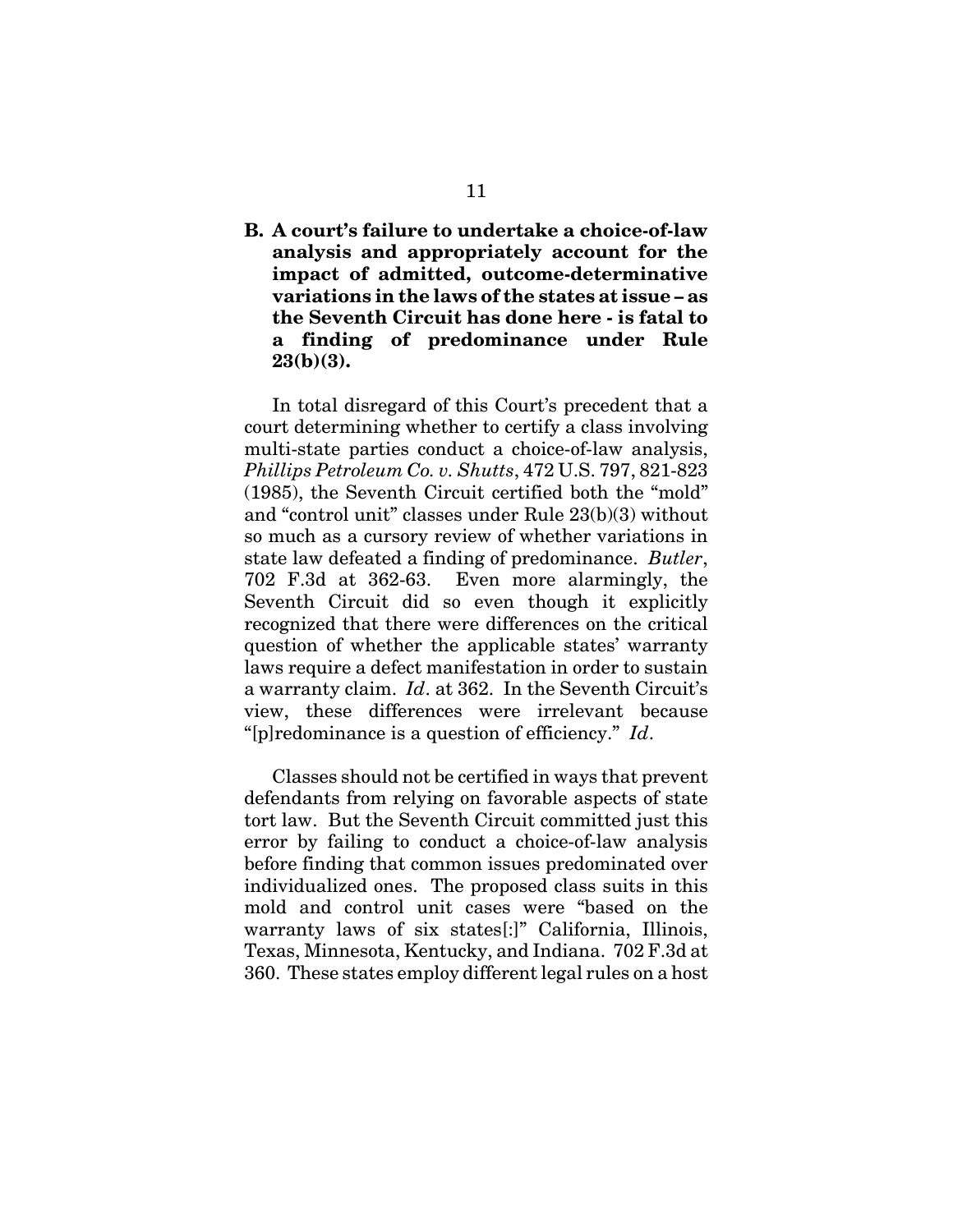of issues related to the warranty claims, including the crucial issue of whether a warranty claim may rest on an unmanifested defect. While the Seventh Circuit correctly noted that the law of the six states at issue varies with respect to whether "a defective product can be the subject of a successful suit for breach of warranty even if the defect has not yet caused any harm[,]" *Id.* at 362, it misstated their breach of warranty standards, underscoring the difficulties of adjudicating warranty claims from multiple states in a single class action.

Contrary to the Seventh Circuit's decision, a warranty claim cannot proceed in California unless the alleged latent defect is "*substantially certain* to result in malfunction during the useful life of the product." *Am. Honda Motor Co. v. Superior Court,* 199 Cal. App.  $4^{th}$  1367, 1375 (Cal. App. 2 Dist. 2011) (emphasis added). Texas similarly forbids warranty claims for unmanifested defects. *Angel v. Goodman Mfg. Co., L.P.*, 330 Fed. Appx. 750, 754 (10th Cir. 2009). Illinois law requires proof of "present personal injury and/or damages" to sustain a breach of warranty claim." *Verb. v. Motorola, Inc*., 672 N.E.2d 1287, 1295 (Ill. App. 1 Dist. 1996). See also *In re Bridgestone/Firestone*, 288 F.3d 1012, 1017 (7th Cir. 2002) (naming California, Illinois, and Texas as states that "would not entertain" a theory of recovery absent proof of injury). This conflict alone should have rendered certification under Rule 23(b)(3) improper. *Cole v. Gen. Motors Corp*., 484 F.3d 717, 730 (5th Cir. 2007) (variations in law regarding recovery for unmanifested defects, which precludes recovery for some class members, precluded predominance); *In re Am. Med. Sys., Inc.*, 75 F.3d 1069, 1085 (6th Cir. 1996) ("if more than a few of the laws of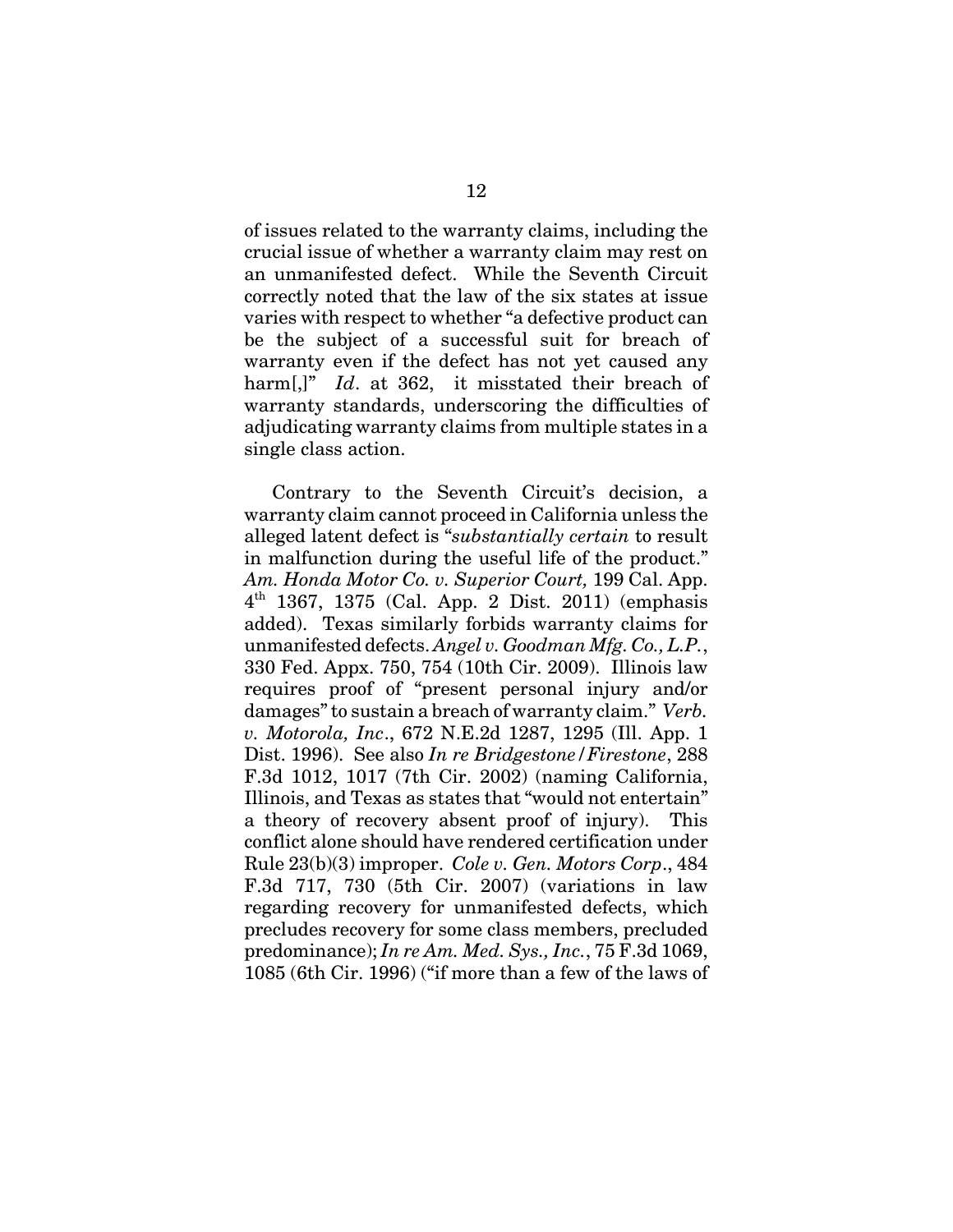the fifty states differ, the district court would face an impossible task of instructing a jury on the relevant  $law.$ ").

But the conflict between the relevant states' laws on the issue of recovery for breach of warranty absent proof of injury did not give the Seventh Circuit any cause for concern, nor prompt it to consider how variations in the six state's laws affect predominance. Instead, the Seventh Circuit incorrectly reasoned that because "two…or possibly three" of the six states in which members of the proposed classes reside allow a breach of warranty clam even if the alleged defect has not yet caused any harm, that law should apply to all six states. 702 F.3d at 362. This too amounts to reversible error. See *Shutts*, 472 U.S. at 821; *In re St. Jude Med., Inc*., 425 F.3d 1116, 1120 (8th Cir. 2005) ("The district court's class certification was in error because the district court did not conduct a thorough conflicts-of-law analysis with respect to each plaintiff class member before applying Minnesota law."); *Walsh v. Ford Motor Co*., 807 F.2d 1000, 1012 (D.C. Cir. 1986) (Ginsberg, J.) (remanding for examination of whether variations in state warranty law preclude a finding of predominance).

The law of one state cannot be exported across state lines to make a class action "efficient." As this Court explained in *Shutts*, "the constitutional limitation on choice of law…[are] not altered by the fact that it may be more difficult or more burdensome to comply with the constitutional limitations because of the large number of transactions[.]" 472 U.S. at 821. In cases such as this, where the plaintiffs bringing state law claims reside in different states, the court must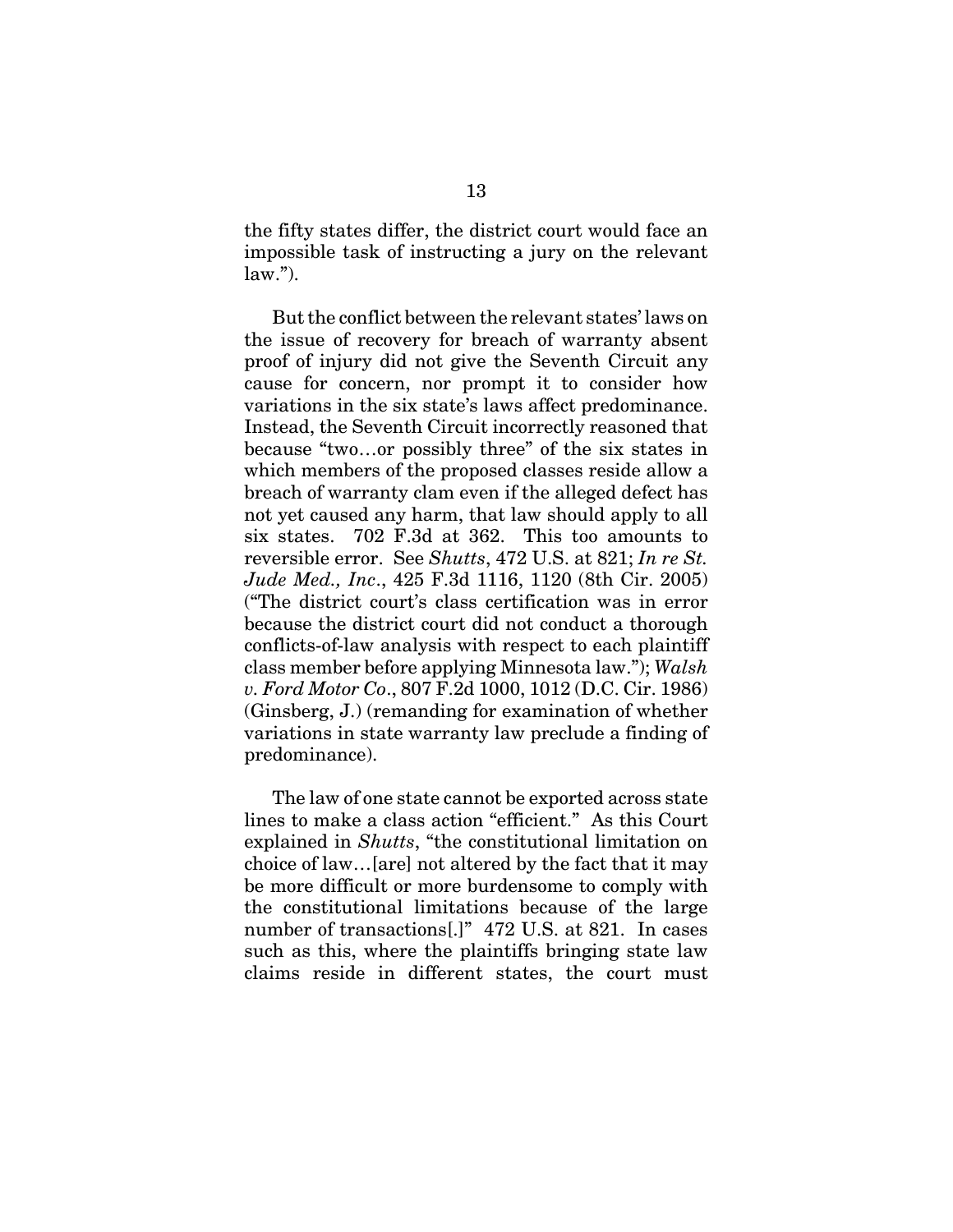perform a choice-of-law analysis for each claim of each plaintiff. If, after this analysis, the court determines that the law of a single state will apply to all claims of all class members, then the fact that the class members reside in different states by itself will not prevent class certification (though, of course, other issues, such as the lack of standing of uninjured purchasers, may do so, see, *e.g., Clapper v. Amnesty Intern.* 133 S.Ct. 1138 (2013)). However, if each plaintiff's home state's law applies, and those laws differ – as they do in this case – individual issues will likely predominate and render certification under Rule 23(b)(3) improper. See *In re Jackson Nat. Life Ins. Co. Premium Litigation*, 183 F.R.D. 217, 223 (W.D. Mich. 1998) (denying class certification where state law variations "seriously undermine plaintiffs' predominance showing" and noting that "the choice-of-law analysis is a matter of due process and is not to be altered in a nationwide class action simply because it may otherwise result in procedural and management difficulties."). This is vital to the rule of law, to the vindication of "our federalism" with its general assignment of many areas of law to the states, and to ensuring that defendants are not deprived of legal defenses under the guise of efficiency.

Performing the choice-of-law analysis is no easy task. Indeed, for some courts "the mere preliminary burden of determining which states' laws apply may render the class uncertifiable." Rory Ryan, *Uncertifiable?: The Current Status of Nationwide State-Law Class Actions*, 4 Baylor L. Rev. 467, 475-76 (2002), citing *Emig v. American Tobacco Co*., 184 F.R.D. 379, 393-94 (D. Kan. 1998), and *Kurczi v. Eli Lilly & Co*., 160 F.R.D. 667, 674 (N.D. Ohio 1995). However, the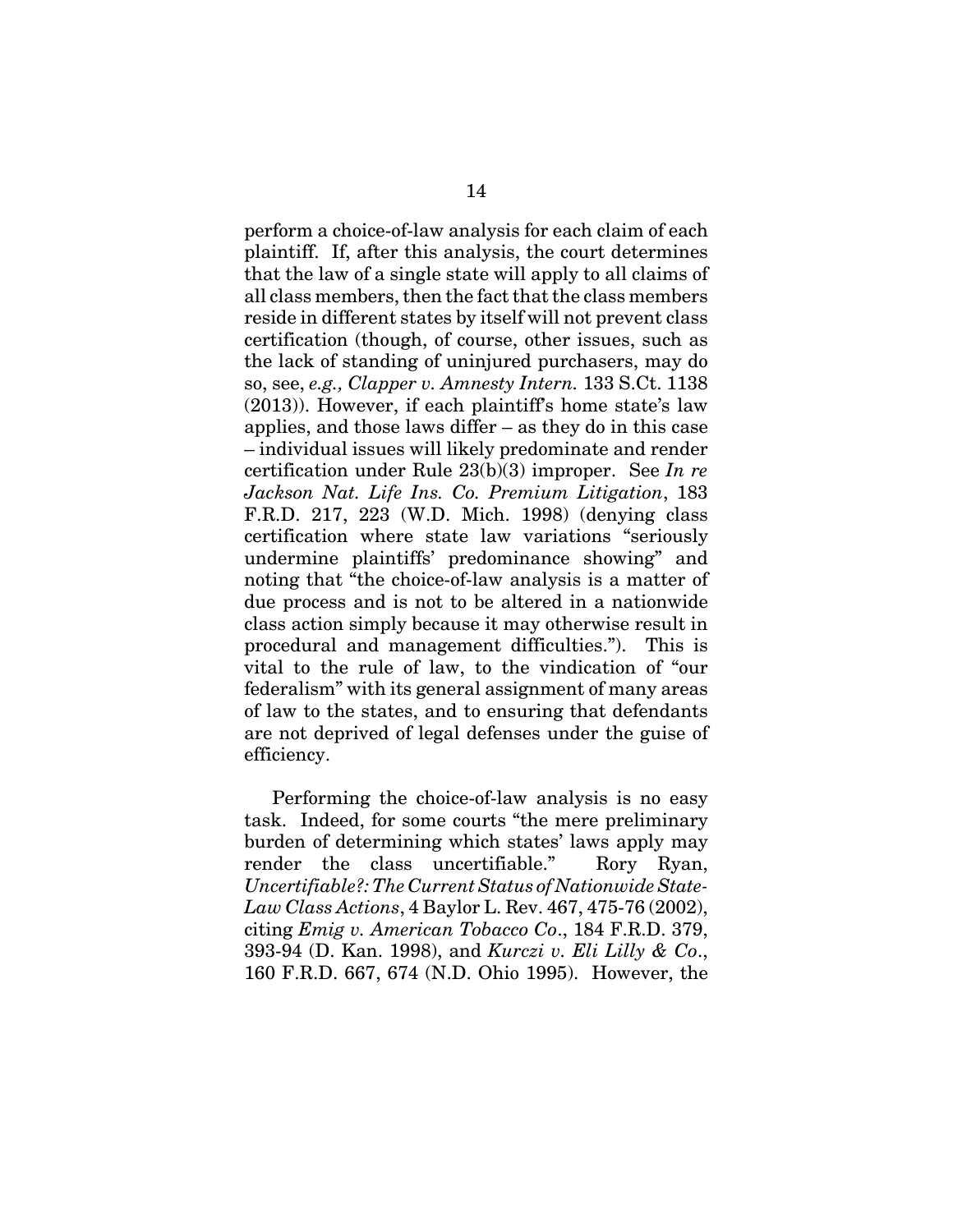analysis is constitutionally required and must take its proper place at the forefront of the predominance determination. If courts are permitted to gerrymander predominance by discounting variations in state law – as the Seventh Circuit has done in this case – the result is an overabundance of certified classes, resolution of which turns on individualized, statespecific inquiries. This, in turn, creates a host of problems the Legislature never intended when it enacted Rule 23 "to promote judicial economy by allowing for litigation of common questions of law and fact at one time." *General Telephone Co. of Southwest v. Falcon*, 457 U.S. 147, 161 (1982), citing *Califano v. Yamasaki*, 442 U.S. 682, 701 (1979).

### **C. Setting aside choice-of-law considerations until the post-certification stage produces all of the problems attendant of abusive class actions but none of the benefits.**

According to the Seventh Circuit below, only *after* class certification should the district court consider "whether there are big enough differences among the relevant laws of [the] states to make it impossible to draft a single, coherent set of jury instructions[.]" 702 F.3d at 363. This is directly contradictory to the courts' legal pronouncement that the choice-of-law analysis must take place *before* certification of a multi-state class action. *In Re Prempro Products Liability Lit*., 230 F.R.D. at 561; *Castano v American Tobacco Co*., 84 F.3d at 741; *In re Baycol Products Litigation*, 218 F.R.D. 197, 207 (D. Minn. 2003). It also conflicts with the Rules Advisory Committee's statement that a class may not be certified under subdivision (b)(3) until it is established "that the questions common to the class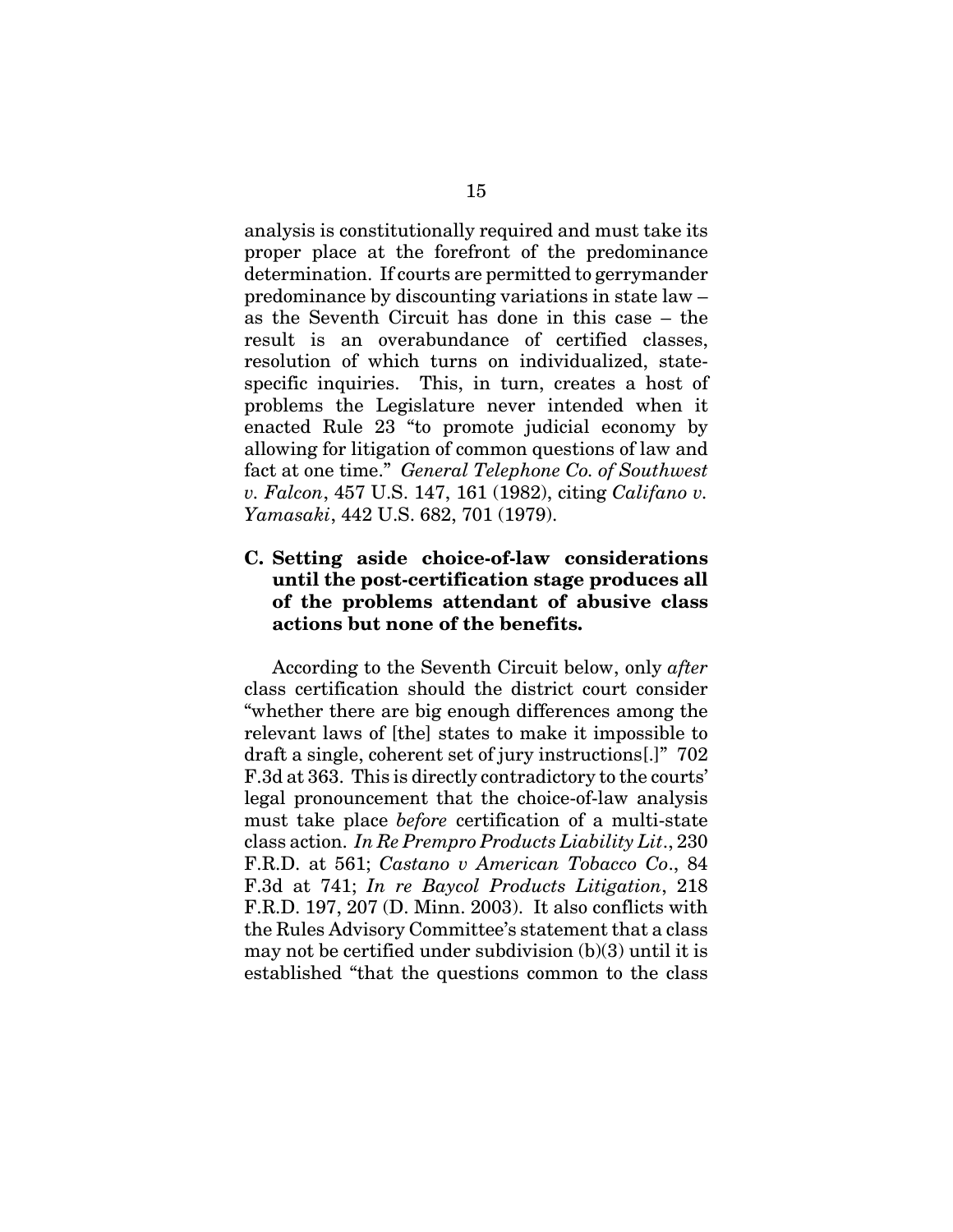predominate over the questions affecting individual members." Rule 23(b)(3), Advisory Notes to 1966 Amendment. Further, from a practical perspective, postponing any meaningful choice-of-law analysis until after a class has been certified results in grave consequences for defendants.

Even in the usual course, "the vast majority of certified class actions settle, most soon after certification." Robert G. Bone & David S. Evans, *Class Certification and the Substantive Merits*, 51 Duke L.J. 1251, 1291-1291 (2002) ("[E]mpirical studies…confirm what most class action lawyers know to be true[.]"); see also Richard A. Nagareda, *Class Certification in the Age of Aggregate Proof*, 84 N.Y.U. L. Rev. 97, 99 (2009) ("With vanishingly rare exception, class certification [leads to] settlement, not full-fledged testing of the plaintiffs' case by trial."); Thomas E. Willging & Shannon R. Wheatman, *Attorney Choice of Forum in Class Action Litigation: What Difference Does It Make?*, 81 Notre Dame L. Rev. 591, 647 (2006) ("[A]lmost all certified class actions settle."). Indeed, a 2005 study conducted by the Federal Judicial Center found that roughly 90% of the suits under review that were filed as class actions settled after certification. Barbara J. Rothstein & Thomas E. Willging, Federal Judicial Center, *Managing Class Action Litigation: A Pocket Guide for Judges* 6 (2005). This is because class actions place defendants in the untenable position of betting the company on the outcome of a trial. Defendants, unwilling to roll the dice, are placed under intense pressure to settle, even if an adverse judgment seems "improbable." See Barry F. McNiel, *et. al*., *Mass Torts and Class Actions: Facing Increased Scrutiny*, 167 F.R.D. 483, 489-90 (updated 8/5/96). Fear of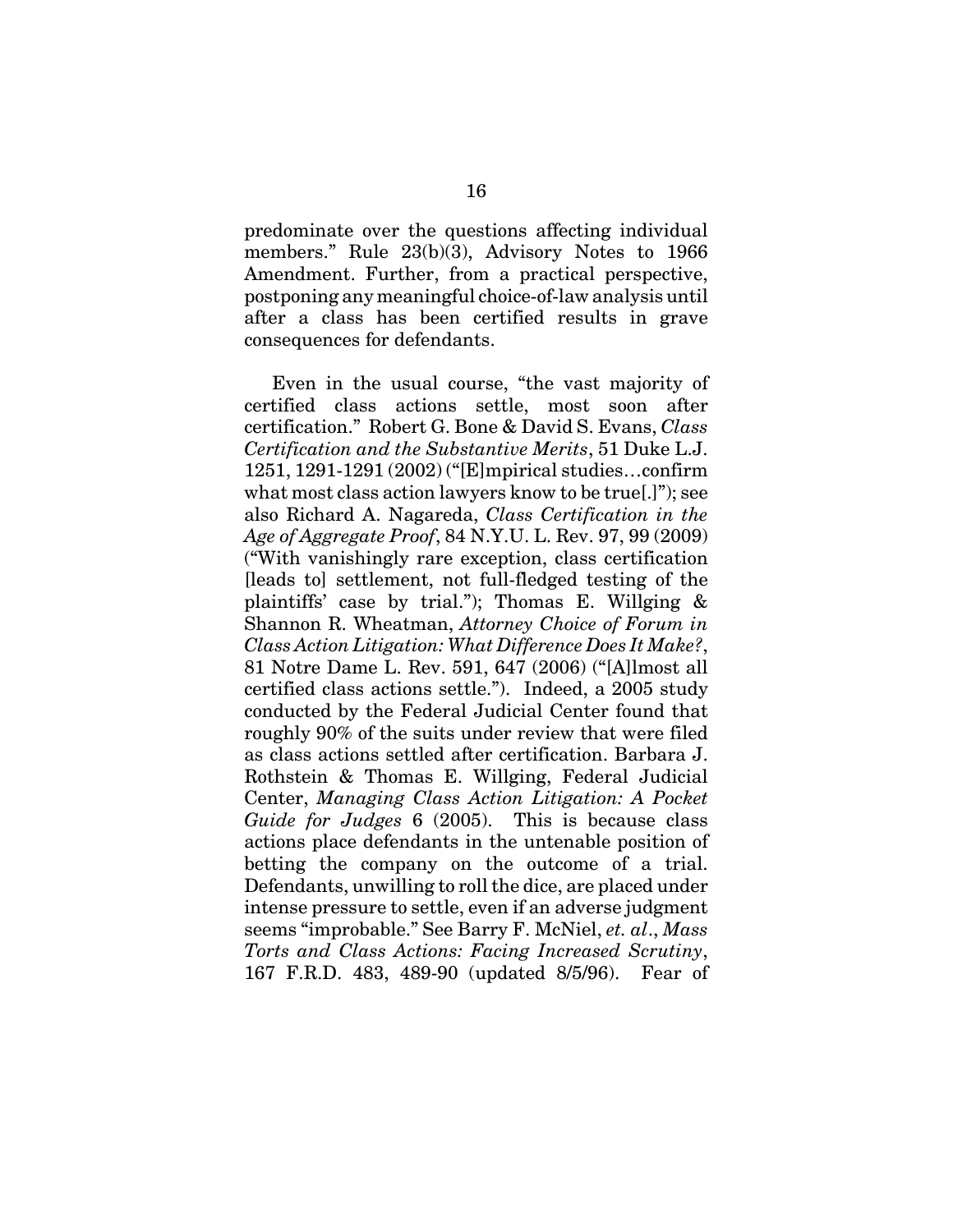negative publicity is also a motivating factor to settle even weak class claims. L. Elizabeth Chamblee, *Unsettling Efficiency: When Non-Class Aggregation of Mass Torts Creates Second-Class Settlements*, 65 La. L. Rev. 157, 222 (Fall 2004).

The Seventh Circuit's holding in this case, if left uncorrected by this Court, will only exacerbate these problems and proliferate more of these "blackmail settlements." Henry J. Friendly, *Federal Jurisdiction: A General View* 120 (1973). In short, the Seventh Circuit's decision that Rule 23(b)(3) predominance can be satisfied through a mere showing of efficiency rather than after a thorough choice-of-law analysis and finding of predominance allows abusive class actions to progress more easily to certification – and legally unwarranted settlement. And the enhanced promise of a pay-off is likely to trigger the filing of many more lawsuits, including "strike suits" brought by opportunistic plaintiffs' attorneys to obtain "the defendants' cost savings from avoiding the litigation, distraction, and reputation costs of responding to the plaintiffs' complaint" rather than the true worth of the claim. James Bohn & Stephen Choi, *Fraud in the New-Issues Market: Empirical Evidence on Securities Class Actions*, 144 U. Pa. L. Rev. 903, 970 (1996).

The strain this places on the individuals and businesses that DRI's members are regularly called on to defend cannot be overstated. Even before the Seventh Circuit's decision in this case, the attendant costs of a major lawsuit could sound the death knell for new companies and those suffering under today's current economic climate. Bradley J. Bondi, *Facilitating Economic Recovery and Sustainable*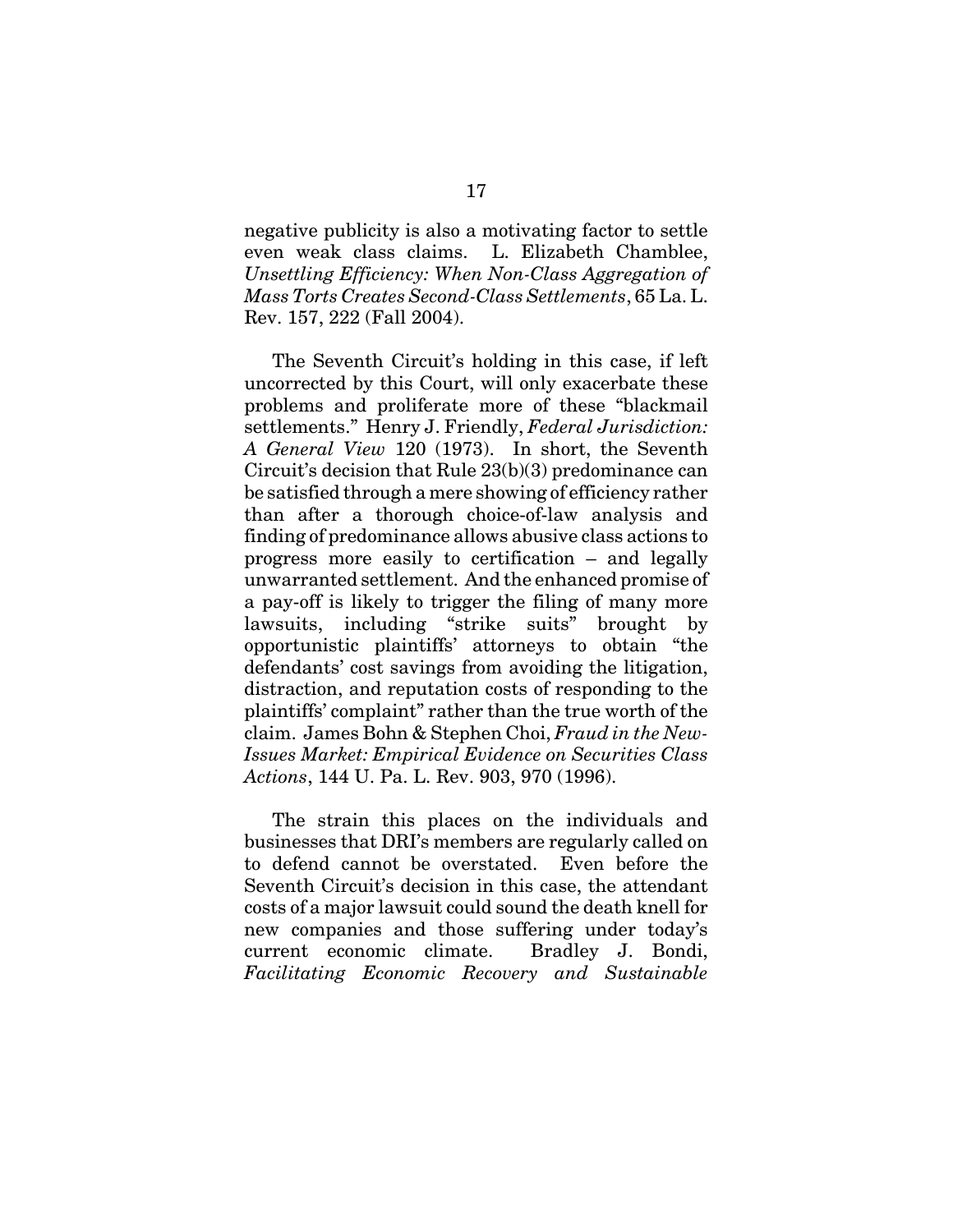*Growth Through Reform the Securities Class-Action System: Exploring Arbitration as an Alternative to Litigation*, 33 Harv. J.L. & Pub. Pol'y 607, 612 (Spring 2010). But the Seventh Circuit's recent decision gives even more power in up front settlement discussions to plaintiffs whose claims might require individualized causation and remedy determinations. "Such leverage can essentially force corporate defendants to pay ransom…" S. Rep. No. 109-15, 17 20-21 (2005), reprinted in 2005 U.S.C.C.A.N. 3, 21; Michael B. Barnett, *The Plaintiffs' Bar Cannot Enforce the Laws: Individual Reliance Issues Prevent Consumer Protection Classes in the Eighth Circuit*, 75 Mo. L. Rev. 207, 208 (Winter 2010). And the ripple effects of these exorbitant settlements will be felt throughout the economy. The costs of settlements are, at least partially, inevitably passed on to consumers in some form or another.

But there will be additional victims, too, if the courts are permitted to certify class actions under Rule 23(b)(3) without first taking into account whether choice-of-law considerations renders a finding of predominance impossible. The Seventh Circuit's approach will place a robust strain on the courts and judges called on to adjudicate these class claims. It is well-understood that class action litigation consumes more judicial resources than individual litigation. In fact, one study found that class actions consume almost five times more judicial time and resources than nonclass civil actions. Thomas E. Willging, et. al., *Empirical Study of Class Actions in Four Federal District Courts*, 7, 11, 23 (1996). It becomes even more problematic for the bench to carry out proceedings when adjudication of a class suit involves both class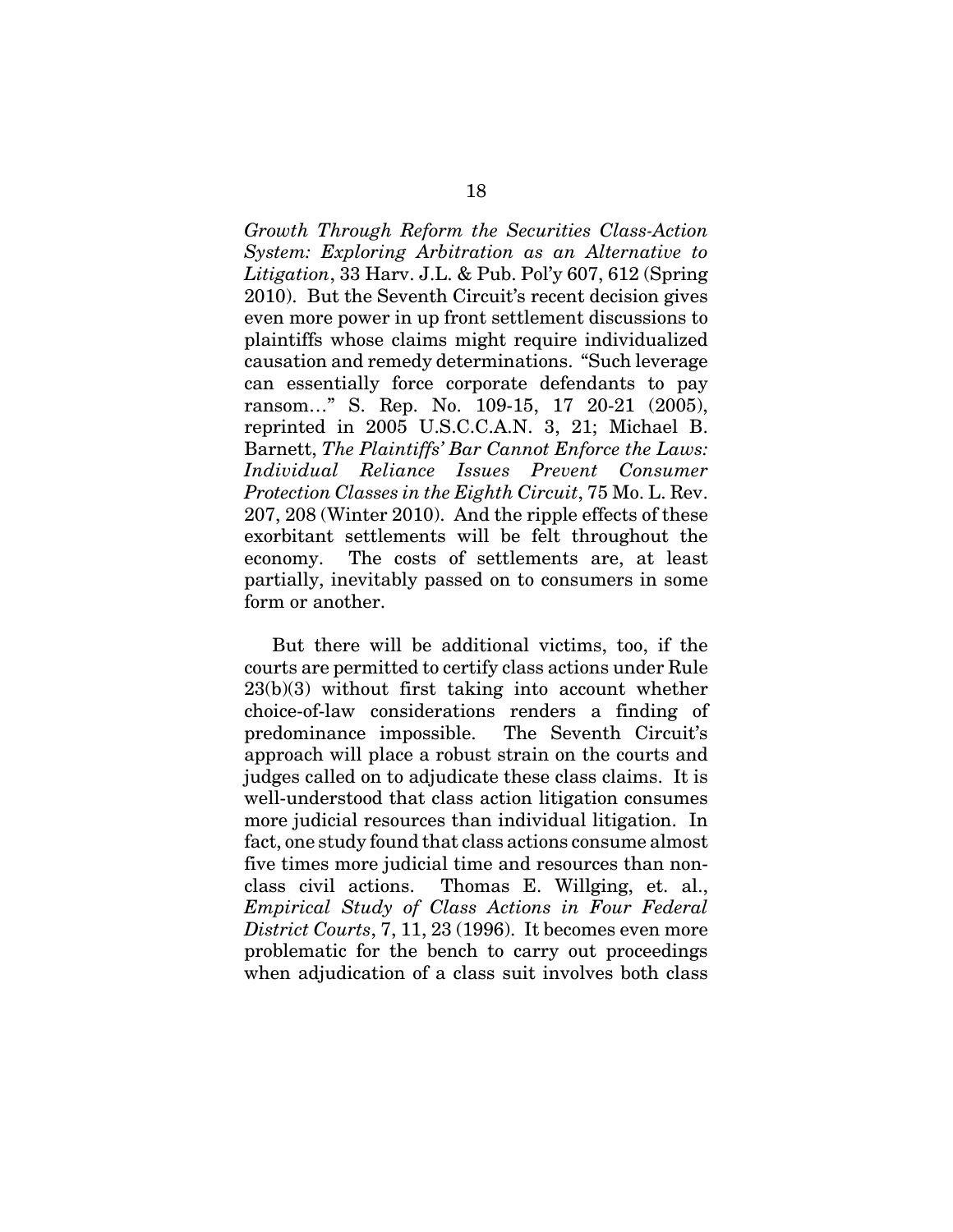*and* individual trials. The class action mechanism should not be used in situations like the present one where proper adjudication of the claim will require individualized proofs and trial; these claims are better brought as individual suits. Reaffirming the notion that class actions should be limited to situations where a single issue or issues can be resolved through a single trial, will go a long way in preserving the district and appellate courts' limited judicial resources.

Until this Court provides guidance, DRI's members will have no way to predict whether their clients will fall victim to misuse of Rule 23. Certainly, the Seventh Circuit's relaxation of class certification requirements will encourage potential class members to forum-shop, a practice looked upon with disfavor by the Court. See *Piper Aircraft Co v. Reyno*, 454 U.S. 235, 254 (1981); *Deposit Guaranty Nat. Bank, Jackson, Miss. v. Roper*, 445 U.S. 326 (1980). But beyond that, DRI's members and clients have no way of knowing what standard a particular court will apply when determining whether common issues predominate over individualized ones. DRI therefore has a strong interest in assuring that this Court adopts a clear rule that is capable of consistent application across the country.

Federal Rule of Civil Procedure 23(b) provides the key component of the balance of when class treatment is preferable over individual actions. The Seventh Circuit's decision disrupts this careful balance by preventing defendants from relying on favorable aspects of state tort law, aspects which in this case, generally refuse to recognize claims where the class is comprised of mostly uninjured litigants. It is imperative that this Court review the Seventh Circuit's